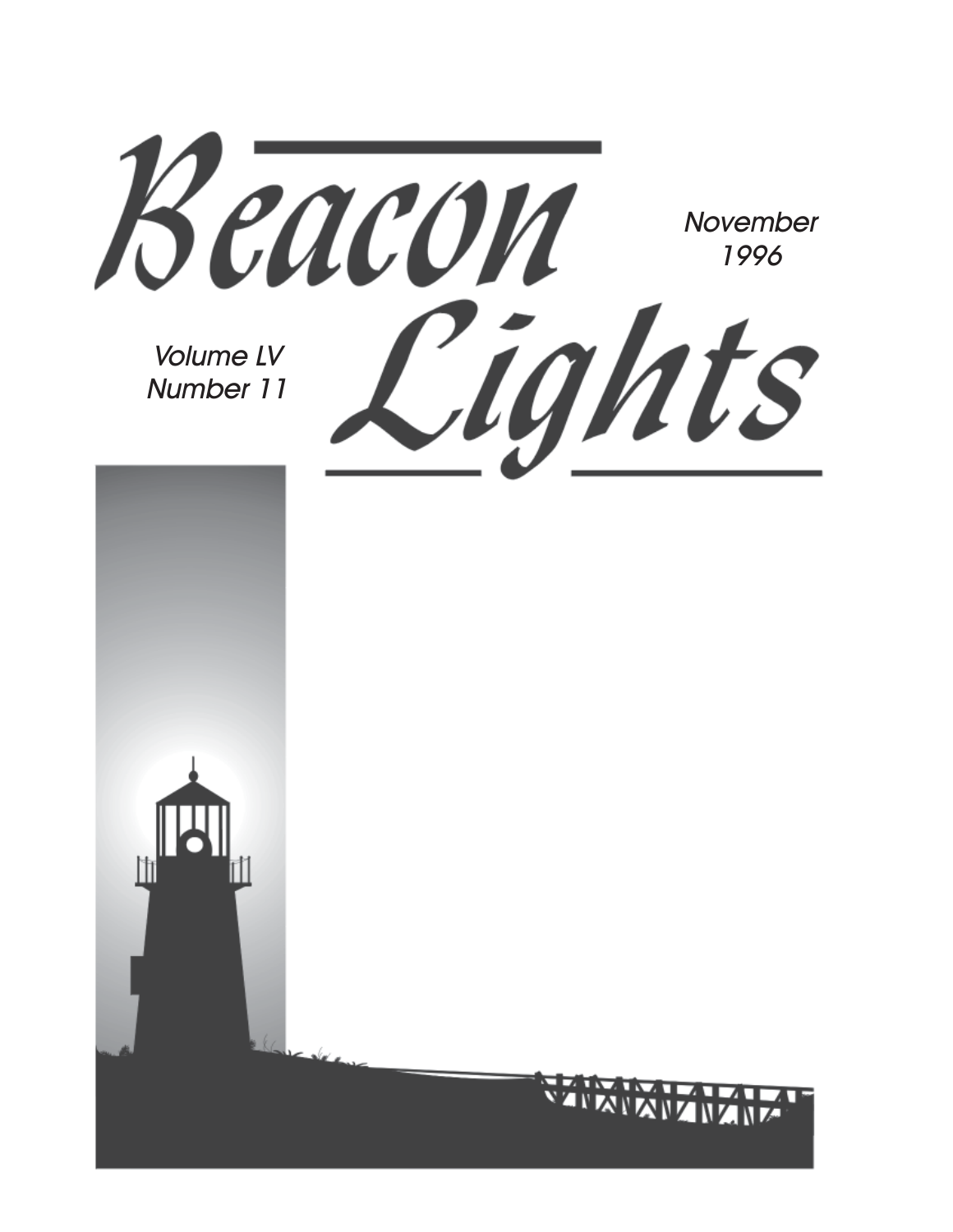# **Table of Contents**

| 3                                       | EDITORIAL<br>The Old Testament Portrait of the Messiah                                                                        |  |
|-----------------------------------------|-------------------------------------------------------------------------------------------------------------------------------|--|
| 5                                       | <b>FRUITFUL BRANCHES</b><br><b>Confronting a Sinning Friend</b>                                                               |  |
| 6                                       | <b>OPEN FORUM</b><br><b>Tongues and Prophicies</b>                                                                            |  |
| 7                                       | <b>CREATION THROUGH THE SPECTACLES OF SCRIPTURE</b><br>A Critique of Environmentalism and Its Place in<br><b>Christianity</b> |  |
| 9                                       | <b>STORY TIME</b><br><b>Digging for a Treasure</b>                                                                            |  |
| 10                                      | <b>CHURCH HISTORY</b><br>The "Pepper-Box" Church                                                                              |  |
| 11                                      | DEVOTIONAL<br><b>Watching Daily At My Gates</b>                                                                               |  |
| 19                                      | <b>GEM OF THE MONTH</b><br><b>Give Thanks</b>                                                                                 |  |
| 20                                      | <b>DATING AND MARRIAGE</b><br>Theologians' Views on Dating and Marriage (II)-<br><b>Augustine on Sex and Marriage</b>         |  |
| 21                                      | <b>WHERE WE STAND</b><br>The Threat of the New Age Movement in the<br>Classroom                                               |  |
| 23                                      | <b>KIDS PAGE</b><br>What Is True (1)                                                                                          |  |
| <b>CHURCH NEWS</b><br><b>Back Cover</b> |                                                                                                                               |  |
|                                         |                                                                                                                               |  |
|                                         |                                                                                                                               |  |
|                                         |                                                                                                                               |  |

### **BEACON LIGHTS**

#### BEACON LIGHTS STAFF

| Steve Spencer |
|---------------|
|               |
|               |

#### DEPARTMENT MANAGERS

|                                                                                                                                                                                                                                | Steve Faber                                                                                                                                                                                                                                                                                      |
|--------------------------------------------------------------------------------------------------------------------------------------------------------------------------------------------------------------------------------|--------------------------------------------------------------------------------------------------------------------------------------------------------------------------------------------------------------------------------------------------------------------------------------------------|
|                                                                                                                                                                                                                                |                                                                                                                                                                                                                                                                                                  |
|                                                                                                                                                                                                                                |                                                                                                                                                                                                                                                                                                  |
|                                                                                                                                                                                                                                |                                                                                                                                                                                                                                                                                                  |
|                                                                                                                                                                                                                                |                                                                                                                                                                                                                                                                                                  |
|                                                                                                                                                                                                                                | Steve Spencer                                                                                                                                                                                                                                                                                    |
|                                                                                                                                                                                                                                |                                                                                                                                                                                                                                                                                                  |
|                                                                                                                                                                                                                                |                                                                                                                                                                                                                                                                                                  |
|                                                                                                                                                                                                                                |                                                                                                                                                                                                                                                                                                  |
|                                                                                                                                                                                                                                |                                                                                                                                                                                                                                                                                                  |
|                                                                                                                                                                                                                                |                                                                                                                                                                                                                                                                                                  |
|                                                                                                                                                                                                                                |                                                                                                                                                                                                                                                                                                  |
|                                                                                                                                                                                                                                |                                                                                                                                                                                                                                                                                                  |
|                                                                                                                                                                                                                                |                                                                                                                                                                                                                                                                                                  |
| Configuration Measures and Constitution of the Constitution of the Constitution of the Constitution of the Constitution of the Constitution of the Constitution of the Constitution of the Constitution of the Constitution of | $\mathbf{M}$ and $\mathbf{M}$ and $\mathbf{M}$ and $\mathbf{M}$ and $\mathbf{M}$ and $\mathbf{M}$ and $\mathbf{M}$ and $\mathbf{M}$ and $\mathbf{M}$ and $\mathbf{M}$ and $\mathbf{M}$ and $\mathbf{M}$ and $\mathbf{M}$ and $\mathbf{M}$ and $\mathbf{M}$ and $\mathbf{M}$ and $\mathbf{M}$ and |

#### EXECUTIVE FEDERATION BOARD

| Prof. R. Dykstra |
|------------------|
|                  |

All information and letters pertaining to the contents of the *Beacon Lights* mail to (e-mail if at all possible, or computer disks preferred):

#### EDITORIAL OFFICE

John Huizenga W1009 Cemetery Road Randolph, WI 53956 Phone: (414)326-5196 Internet: jhuize@peoples.net

Subscription Price: \$10.00 For a subscription or an address change, please write: Beacon Lights

P.O. Box 375 Jenison, MI 49428

EDITORIAL POLICY

The articles of *Beacon Lights* do not necessarily indicate the viewpoint of the Editorial Staff. Every author is solely responsible for the contents of his own article.

The *Beacon Lights* encourages its readers to contact the editorial office with any questions or comments. Letters may be edited for printing. We will not publish anonymous letters, but will withhold names upon request.

If any material of *Beacon Lights* is reprinted by another periodical, we will appreciate your giving the source and forwarding the printed periodical to the Editorial Office.

*PUBLISHED MONTHLY BY THE FEDERATION OF PROTESTANT REFORMED YOUNG PEOPLE'S SOCIETIES*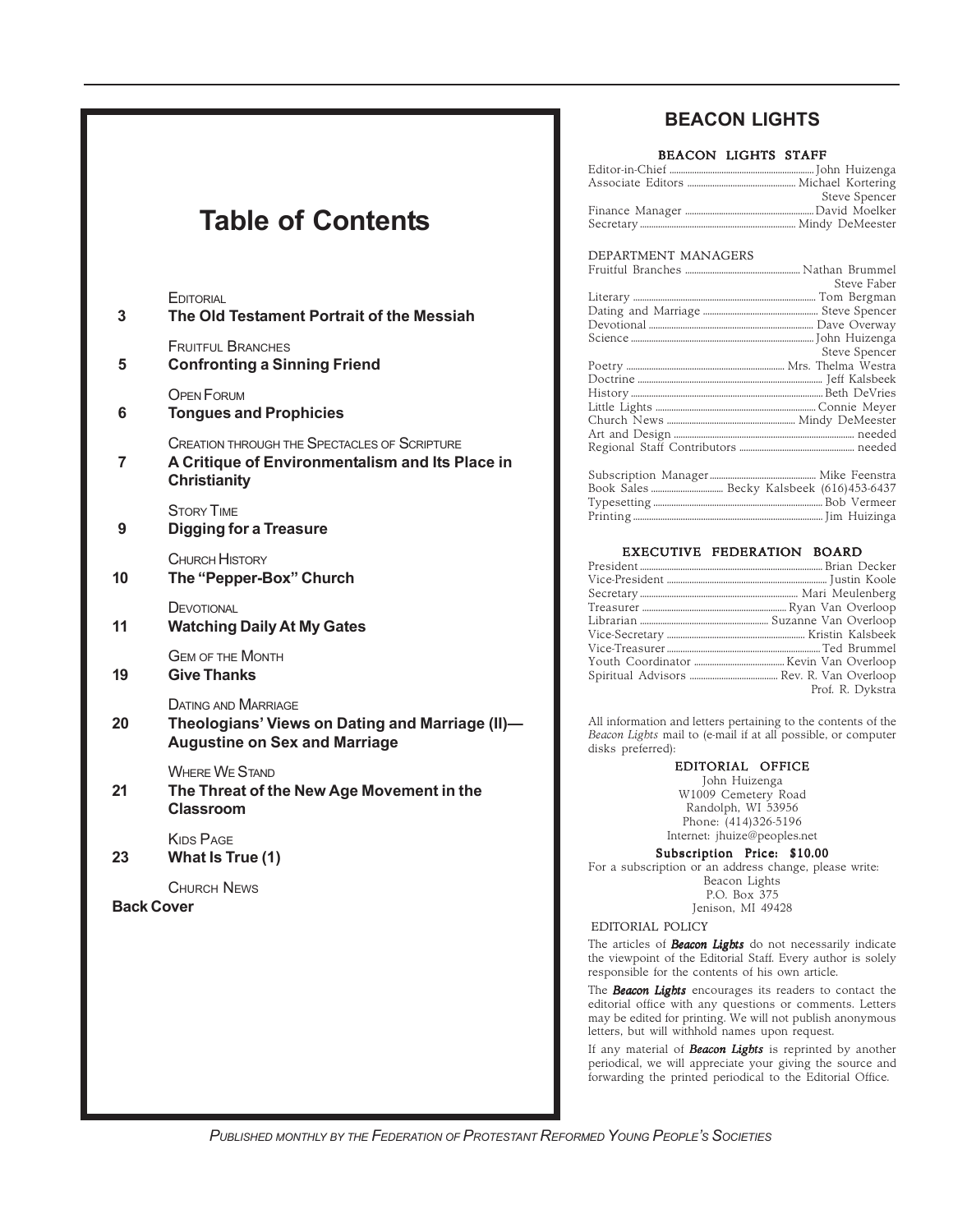

# The Old Testament Portrait of the Messiah

by John Huizenga

We believe that every page of the Old Testament speaks essentially about Christ. The Old Testament is not merely the history of the world before Christ came. It is not even the history of God's people with some divine revelation of the promised Messiah sprinkled here and there. No, every word of the Old Testament reveals Christ. Every detail about ceremonial washings, every detail about the sacrifices, every detail about the construction of the tabernacle, every "woe" of the prophets, every war and arrow shot is a careful detail in God's portrait of Christ.

After Adam had plunged the world into sin, God promised to send a Savior to deliver His people. God then began to reveal that Savior so that His people would know and recognize Him when He came. When the Savior did finally come after thousands of years of preparation and instruction, only a few recognized Him: Joseph and Mary, Zacharias and Elizabeth, some shepherds, and wise men from the East. The lack of recognition was not a failure on God's part to prepare an accurate portrait, but rather it was because God determined to reveal Christ only to a few. The blindness of man at the time of Christ's birth was in fact the finishing touch to Christ's portrait; a finishing touch that reinforced the truth that God is sovereign in every part of salvation.

Though we now have Christ's own word along with the Old Testament portrait, we cling to that portrait because there are many in the world today who are painting their own portraits of their own Messiah and would have us believe that theirs is more accurate and up-to-date, and therefore better. Churches everywhere are promoting portraits of a Savior who will establish an earthly kingdom in opposition to the whole Old Testament revelation and especially Christ's own word. Churches everywhere are promoting portraits of a Savior who throws out the life line but leaves it up to the sinner to grab on to it and get saved in opposition to the Old Testament portrait and clear instruction in the New Testament of the Savior as a shepherd who knows His sheep and sovereignly delivers them. It is very important, therefore, that we know our Savior as He is revealed in the whole of Scripture, Old Testament and New so that we can discern the truth.

God began His portrait of the Messiah with the dramatic and amazing strokes of Genesis 3:15. Against the deathly blackness of Adam's fall God sliced the brilliant life white of the antithesis. "And I will put enmity between thee and the woman." Brilliant and dazzling, the first stroke of the portrait revealed to Adam the wonder of God as Savior. What grace, what mercy, what love, what justice God revealed of Himself in this word!

Adam stood before God, his covenant Friend; the Friend against Whom he had just lifted himself in proud rebellion. Adam, created to live in covenant fellowship with his Creator, had laughed God to scorn, had turned his back, and had given his love and devotion to Satan instead. Now he stood before his God in naked shame and guilt, and God dashed against the blackness of his soul the glory of His mercy and righteousness. Adam had never before seen these depths of God before. The revelation of mercy for such a sinner could only intensify the dark background hues of shame and guilt. How could he ever lift up his eyes to Him and look Him in the eye as a covenant Friend? Only in Christ.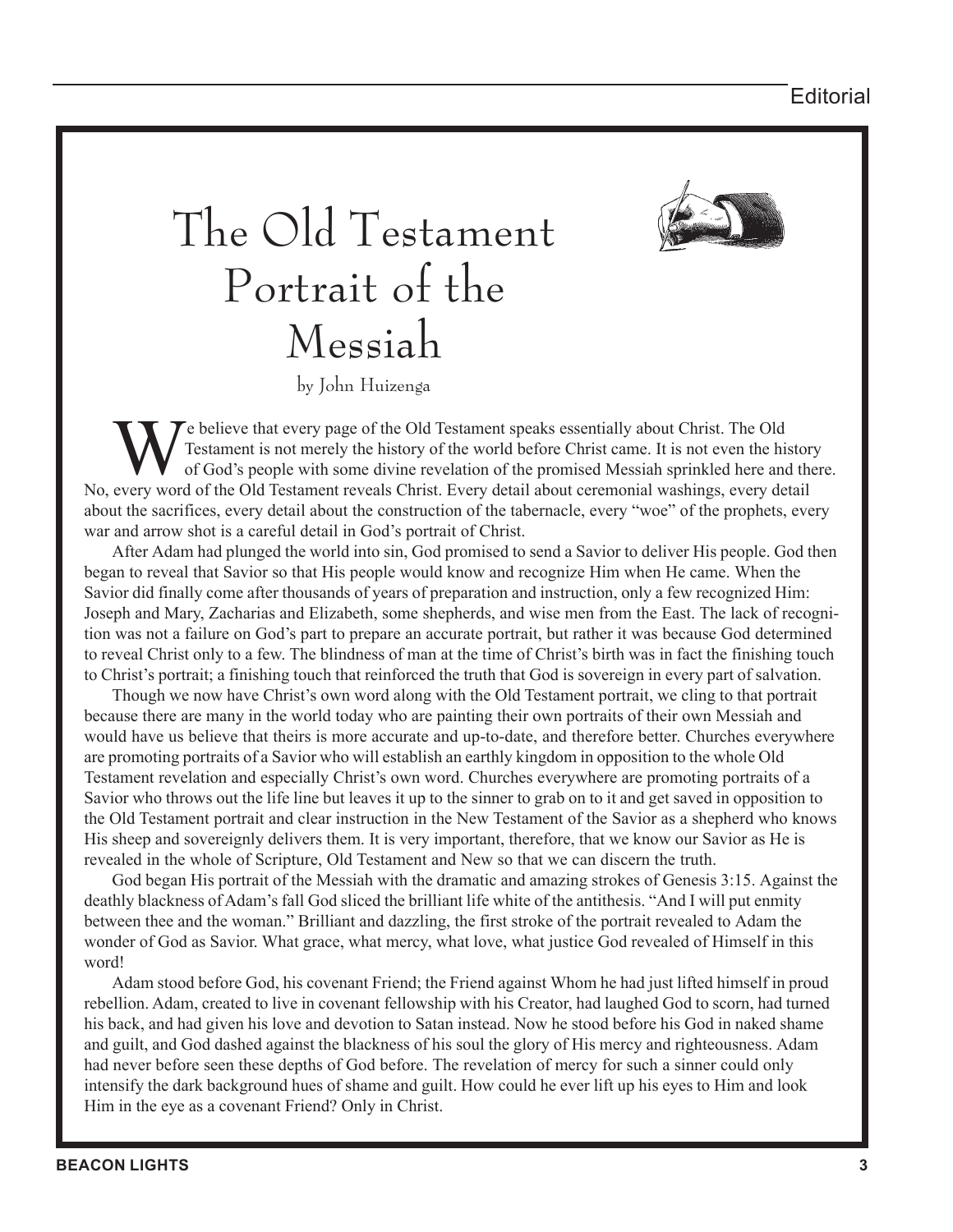In one verse, God sketched out for Adam the essential features of the promised Messiah. He would be born of a woman. He would have power to crush the head of Satan. He would deliver man from the awful power of sin. In Him man would behold things which eye hath not seen, nor ear heard. In Paradise Adam had been filled with praise for God as Creator, how much more now for God as Savior!

What joy filled the heart of Adam and Eve when God gave them their first son! "I have gotten a man from the LORD" Eve cried. Was he the one to deliver them from sin and death? Surly he was not guilty of their sin in the garden! … but he was. Cain was born in sin. Sin was a power that had penetrated all creation. Cain's guilt was Adam's guilt, and Cain plunged Adam and Eve into new depths of sorrow by his demonstration of wickedness in murder. The horrible effects of sin rapidly spread even to their children's children until every imagination of the thought of man's heart was only evil continually. What sort of savior would God send to deliver from such total depravity? Was there a limit to the mercy and grace of God? God's brush of revelation made the background of sin and death even darker, and the portrait brighter and sharper than before.

More dramatic lines were soon sliced into the canvas. The flood stroke revealed a salvation both cosmic and particular. The portrait now revealed that every sort of creature God had created would be delivered from death, but only an elect remnant of man. God called every kind of creature into the ark and God chose Noah and his family to delivered them from the hands of wicked men with the flood of water. Salvation comes by judgment. God is merciful but also just. The sin and offense against God would be punished. God's wrath would be satisfied. God would wash sin away in His mercy and righteous judgment.

The flood of water, however, did not and could not wash away sin, only the blood of the Savior could do that. No physical cleansing, no act of man or earthly power could wash away sin. After the flood there was still much more to be learned about the Savior before He could come.

Next God began to develop more fully the spiritual dimension of the portrait. God called Abraham and taught His people that the Savior would lead them in a walk of holiness separate from the world. They would be pilgrims and strangers in this world as they waited for a new heavens and earth. This earth would not be the home of those who are washed of sin. The plan of God for his redeemed people included a new life so wonderful that earthly life could only begin to perceive it. Only a new heavens and new earth could sustain the new heavenly life. The radical transformation of the earth brought by the flood was a picture of the transformation that will occur. Salvation was a spiritual matter and would bring man from this earth to a heavenly realm. Man must understand that everything earthly, though it be very dear to him, is but a picture of the heavenly. Those chosen by God must not cling to any hopes of a perfect fellowship with God in this earth, but to the heavenly.

Having defined the basic features of His Salvation, God began to fill in more details. The Savior would be like Moses: a mediator between God and men. He would be meek and compassionate. He would not seek earthly fame or glory. The Savior would be like Joshua: a mighty leader in the battles and through the depths of the Jordan. He would be as king David sang, like a shepherd leading his people beside the still waters, into green pastures, through dark valleys, revealing the goodness and mercy of God.

He would be like king Solomon: a king who rules His heavenly kingdom in peace and great prosperity. Yet, He would not be an earthly king. No matter how glorious and powerful an earthly kingdom may be, there can never be true peace as long as the sin cursed earth remains. Solomon's earthly power soon crumbled. Israel was dragged captive to Babylon to erase every idea of a kingdom on this earth. Only when all hope in an earthly savior was exhausted, did the Savior come.

Finally with the prophets God detailed with careful strokes the mouth of the Savior. The mouth of the Savior would speak words of comfort and draw his people into the new and living bond of covenant fellowship. The Savior would speak the word of God. The word was at the heart of the salvation prepared for His people. When the Savior would begin to speak, He would confirm that the portrait was His. From then on, the Savior Himself by means of His word would be the chief source of hope in God's people.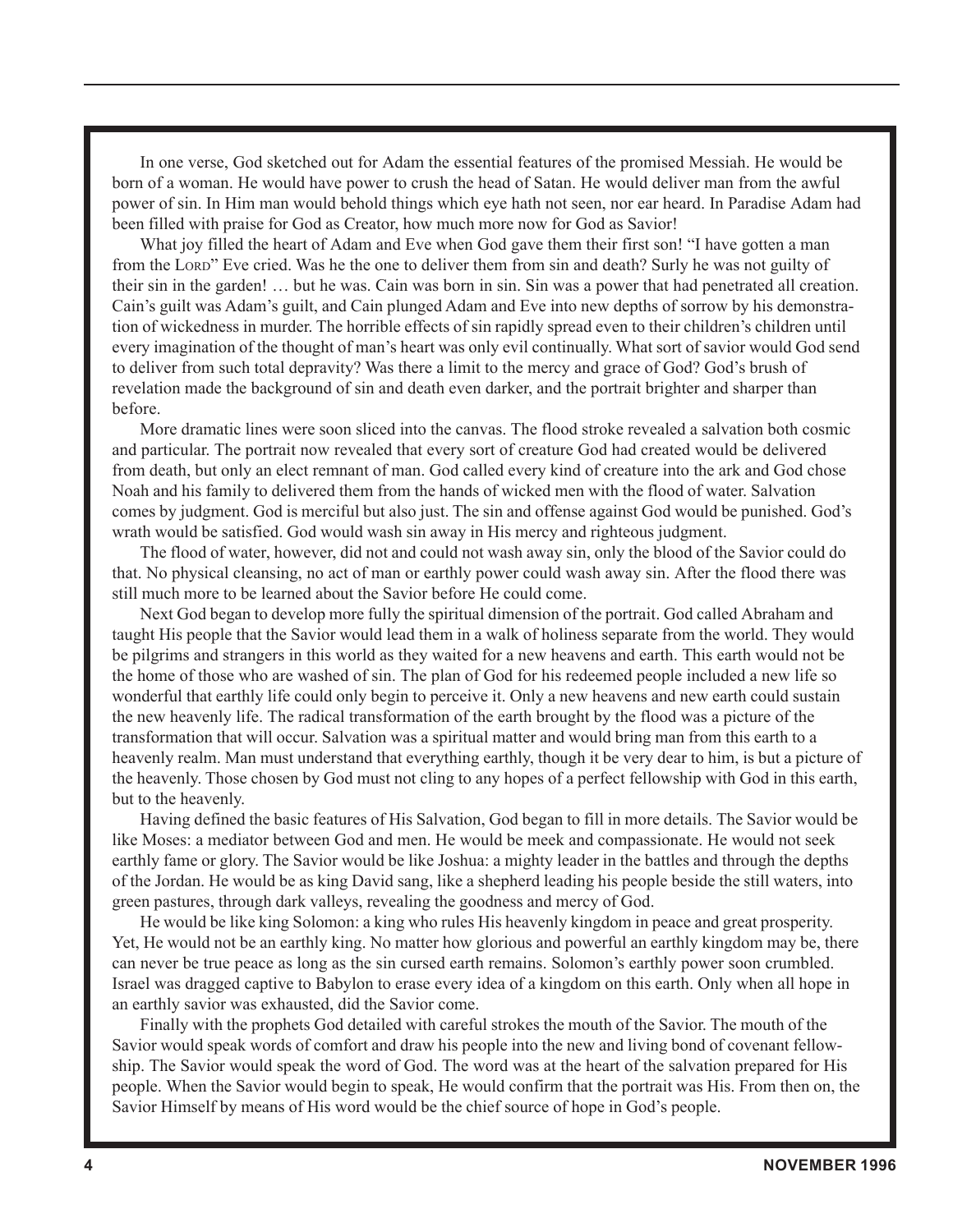The prophets proclaimed that "his name shall be called Wonderful, Counsellor, The Mighty God, The Everlasting Father, the Prince of Peace" (Isaiah 9:6). In Him God will cover sins and forgive iniquity. The covenant will not be a matter of external obedience, but will arise out of hearts that have been made new by the power of God. Love for God will be written on the heart (Jeremiah 31:33-34). Sin will be destroyed, and the people of God prepared for a new heavenly life in a new heavens and a new earth with resurrected bodies. His kingdom would be heavenly.

Though the prophets proclaimed His nearness, most had lost interest in the portrait. Then, when most had abandoned the true word of the promise, the angel Gabriel announced to a poor virgin, espoused to a man named Joseph, that she would be the mother of the promised Savior. She pondered these wonderful truths in her heart while the people of the world wandered blindly in sin. She told her cousin Elizabeth and praised God with her. Then He was born, a small helpless babe. He was born in a stable! A choir of angels sang! Shepherds came! An earthly king raged! An old man and woman in the temple glorified God. And then it was quiet again while Mary continued to ponder these wonders in her heart. The wondrous glories of salvation and the new life of heaven realized in the birth of the Savior were revealed only to a few pilgrims. Thousands of years of promise, instruction, and preparation had been fulfilled. Only a few of the millions of people on the earth pondered this wonder in their hearts.

Let us continue to cling to the Word of our Lord and Savior though we be small in this world. The God we know and love is pleased to glorify Himself in the humble and lowly. God has revealed Himself and His salvation in the Word alone. We must devote our energy to the teaching of our children and the preaching of the Word so that we continue to sing praise to our God and tell His Name abroad. ❖

#### Fruitful Branches

# Confronting a Sinning Friend

by Mike Noorman

Confronting a sinning friend can be very tough in some cases. If it is not dealt with<br>properly, you risk losing that friend. If you are a true friend, there are biblical ways in<br>which you can solve the problem and save the properly, you risk losing that friend. If you are a true friend, there are biblical ways in which you can solve the problem and save the friendship.

There are two things which should be pointed out. First, if you know that your friend is sinning you must try to keep it between you and your friend. Do not go too fast or you could ruin the friendship, but also don't go too slow because then nothing will get accomplished.

No matter what the problem, true friends help each other. The first step in helping your friend is to talk to him one on one. Show him that you are on his or her side, and that you are there to help, no matter what the cost. Doing this will convince your friend that you only want what is best for him and he will be more open to listen to what you say.

Often times a problem is too big too be solved by you alone. If so, you could go the second step in helping your friend. This step involves telling another close friend about the sin. Getting another friend involved will help only if that friend can be trusted not to gossip.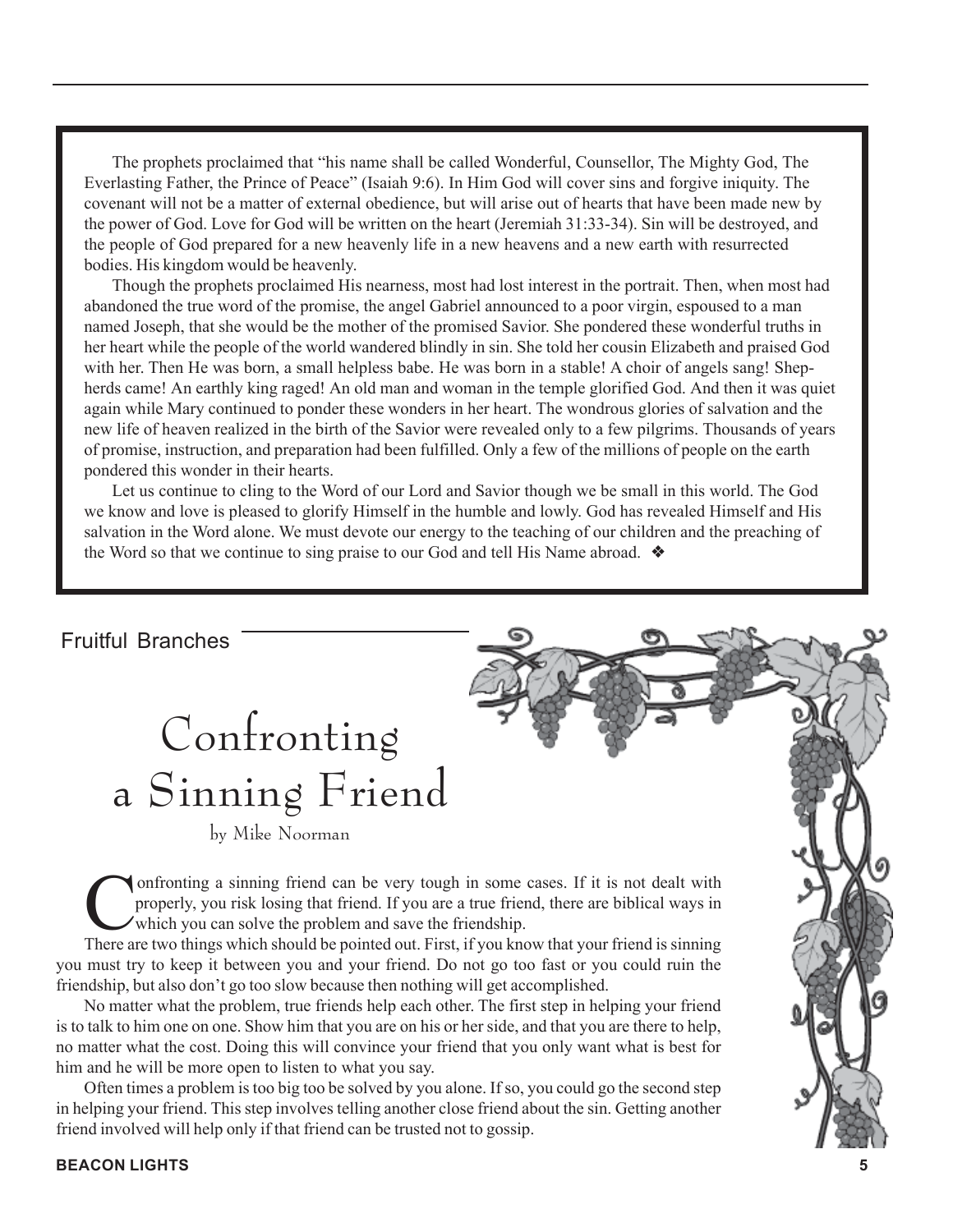In some cases, the situation will get too complicated and you will need to consult someone who knows your friend even better than you, like his or her parents. Usually parents will have more influence on their child than you do, and the process of trying to help your friend will be easier.

If parents are unable or perhaps unwilling to help, and the friend continues in his sin, then it is time to bring the matter to the consistory. This is especially true if the sin is affecting the church life of your friend.

# Open Forum

In all such trials and difficulties you must always remember to pray to God. Pray for your sinning friend. Pray that God will be with him, and help him to abstain from and overcome his sin. Pray also that God will help you as you help your friend. ❖

*\_\_\_\_\_\_\_\_\_\_\_\_\_\_\_\_\_\_\_\_\_\_\_\_\_\_\_\_\_\_\_\_\_\_\_\_\_\_\_\_\_ Mike is a student at Covenant Christian High School in Grand Rapids, Michigan.*

# Tongues and Prophesies

by Rev. Richard Moore

*The following is a question from a reader of Rev. Moore's Web page and Rev. Moore's answer.*

**Question:** "As you know, Pentecostal believers<br>
have stories to tell that sound amazing (and<br>
somewhat convincing) concerning these issues. have stories to tell that sound amazing (and For instance, how would you respond to a Pentecostal who says that he heard a message in tongues and an interpretation in a worship service, and that someone else who was in the meeting happened to know the language being spoken and verified that the interpretation was correct? My reaction to this is that I'm not going to base my beliefs on stories I've heard, rather, my beliefs are based on what the Word of God teaches. But this probably not a satisfying answer for Pentecostals. Is there an explanation for these claims?

Secondly, how would you respond to the claims of Pentecostals regarding prophecies they have received from others? For instance, a missionary-to-be walks past a man he doesn't know, and the man tells him that God revealed to him that this person will be a missionary to France, let's say, and then it actually happens. Is this a spiritual gift other than prophecy? As you know, Pentecostals readily believe stories like this and it helps confirm in their minds that these gifts haven't ceased. Basically, the question is: what do you do with stories about

people telling other people what's going to happen in their future? Is this valid?

**ALANCE THEORY IS that as for your comment in your questions, that as for you that you are not going to base your beliefs on stories, but upon what the Word of God teaches. This does form the basis for much nswer:** I appreciate your comment in your ques tions, that as for you that you are not going to **L** base your beliefs on stories, but upon what the of our answer to the Pentecostal. But let us attempt to answer concisely your questions.

In the first place, with respect to the speaking in tongues it must be remembered that the disciples upon the pouring out of the Spirit were given to speak in the tongues of the nations round about. They spoke in known tongues to expound the gospel unto the nations in a way that the gospel would clearly be understood. It was no different in the days of Paul and so Paul says it is better not to speak in tongues but that if one does it must be with an interpreter so that the majority in the congregation may understand that being spoken. Cf. I Corinthians 13-14. Now understand the tongues were used only to reveal God's revealed Word to others that could not understand their native tongue, or could not understand as well the tongue of the disciples. This speaking was all in known languages for instruction in God's Word. Now that the Scripture is made full and is to be found in all tongues basically tongue speaking has ceased. With the exception of an instance that I experienced in Ghana when I was asked to speak to a group gathered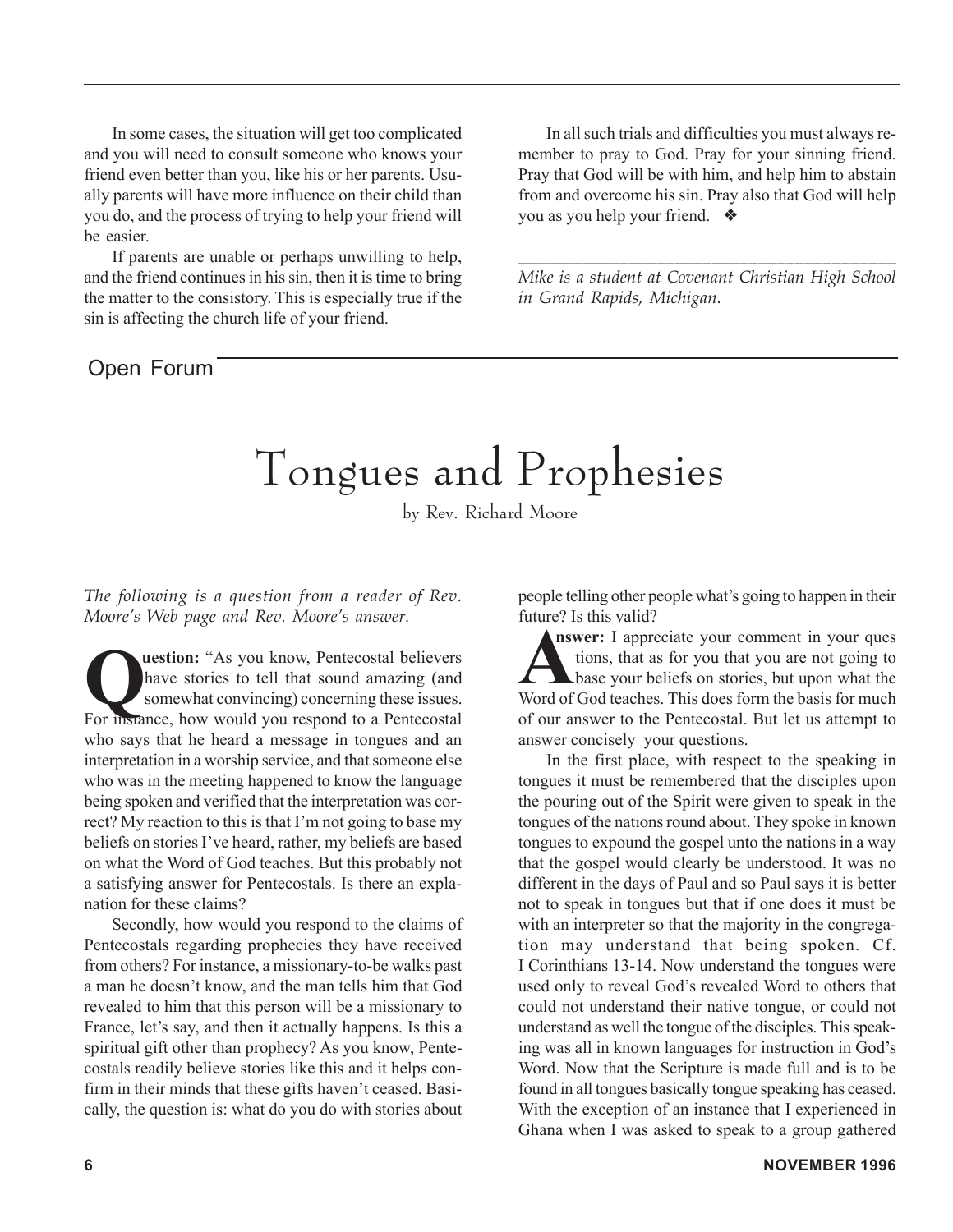together in a village, the native minister had to interpret my English into the native language as I spoke, many understood the English, but some could only understand the native language, so to them I spoke in a tongue and it was interpreted. This is the only real tongue speaking of the apostle's day or of ours. And in all cases it is only the Word of God revealed that can be spoken God has given us a complete Scripture to which He does not add, it is sufficient for all we need.

There are many that tell what is going to happen in the future, and from time to time their so called prophecies come to pass in some general way so that they can claim to have told the future. Many are they that in our day turn to the astrologer to find out what shall be and go to perdition in the way of unbelief. God has given us a complete prophecy in His written Word, the apostle says that one must bring no other gospel in Galatians 1:6ff. or we may indeed take the words of Christ through His servant in Revelation 22:18 as being true of the whole of the Scripture. The true prophet speaks the word of God, that is He expounds the Scripture. But there has always

been false prophets, and some have had great powers to deceive and they shall show signs and wonders says Christ of such a nature as to almost deceive the elect, see Matthew 24. We know that the magicians were even able to duplicate the miracles of the rod of Moses and Aaron for a while before they reached the limits that God intended them to go. God gave them this power that Pharaoh would harden his heart unto destruction. When prophecy is used today with a free-will gospel we may say just as really, that it is a false prophecy used in the service of Satan to destroy if it were possible the very elect. It is not possible of course to so destroy the faith of the elect, but as they attempt this they can only add to their own condemnation.

Feel free to follow this up, with further discussion. It is very difficult to answer such questions in all their aspects with few words. ❖

*\_\_\_\_\_\_\_\_\_\_\_\_\_\_\_\_\_\_\_\_\_\_\_\_\_\_\_\_\_\_\_\_\_\_\_\_\_\_\_\_\_ Rev. Moore is Pastor of Hull Protestant Reformed Church in Hull, Iowa.*

#### Creation through the Spectacles of Scripture

# A Critique of Environmentalism and Its Place in Christianity

by Connie De Vries

The world's environmentalism has its roots in<br>years past, although it is only in the more re-<br>cent years that it has become almost a god. years past, although it is only in the more re- $\overline{\phantom{a}}$  cent years that it has become almost a god. Darwin's Theory of Evolution supported environmentalism by portraying all of the earth's creatures as products of the cultural environment. Humans too, are the results of struggle and progress. All survivors are improvements because of natural selection, and so the creature becomes an object of worship.

Many environmentalists view humans as equal to the rest of creation. Each creature has a common need for every other creature. If a certain species is harmed or not cared for, it will eventually affect all existing species because everything is interconnected. The idea is that unless we spend our lives in service to all aspects of the world, our planet is doomed.

So the environmentalists of the world become tree huggers and recycling freaks. They become terrified when they hear of ozone depletion, and they err not only in seeing themselves as in control of their own destiny, but also as controllers of the entire world's destiny. Environmentally safe products become popularized, and resources are used more carefully. The earth is served and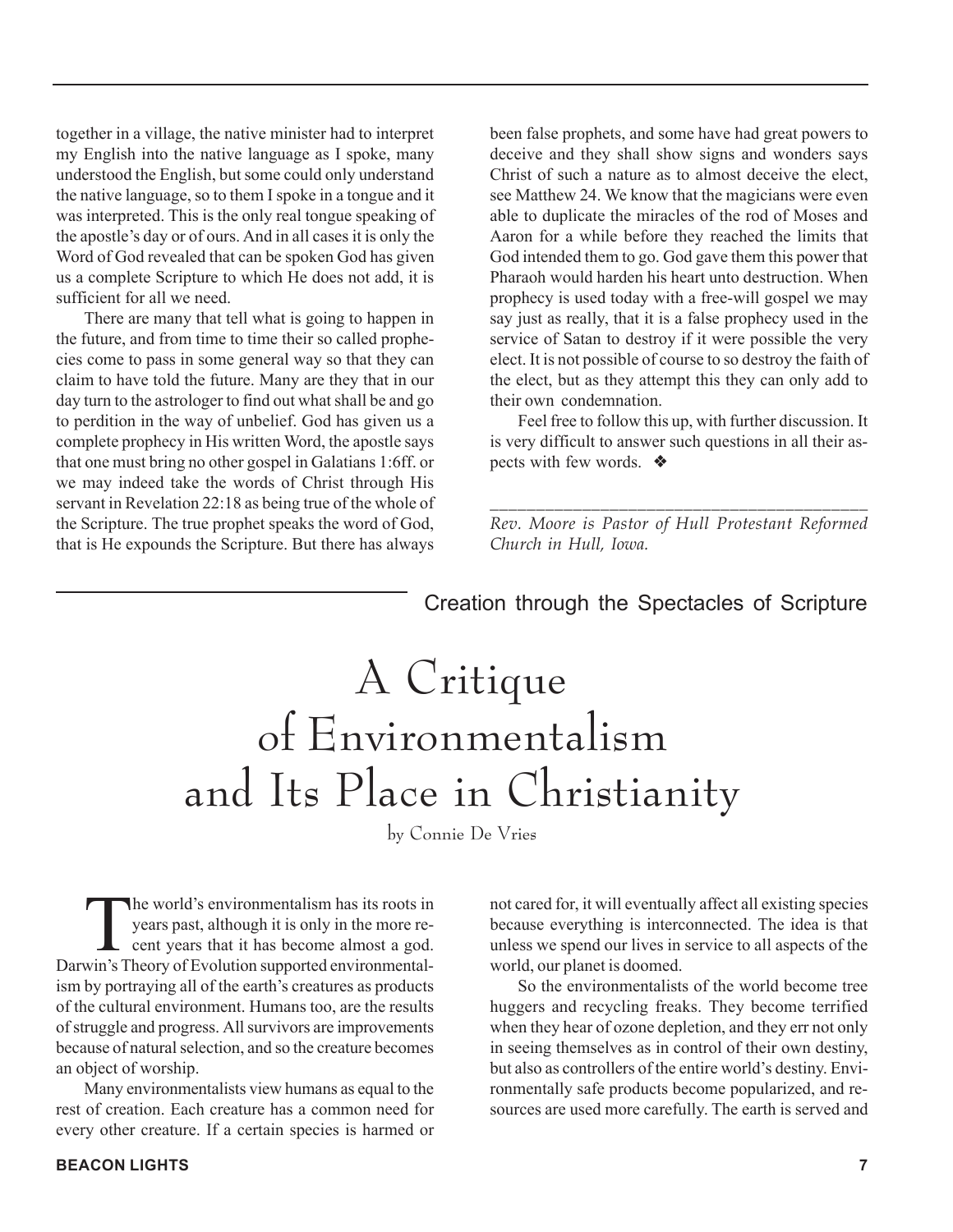everything must be redeemed (redeemed can often be interpreted as re-given its original good state).

In striving to understand the environment, humans must study its origins. Christians must go back to the story of creation. Genesis 1 reveals that God created man in His own image and that all of the creation was good. But what most humans fail to account for is sin. Humans recognize that their current view of nature is distorted, but in vanity the struggle to find the "perfect solution" often exists. Romans 1:25 shows the vanity of this when it says that God gives them over to their own iniquity because they "changed the truth of God into a lie, and worshipped and served the creature more than the Creator, who is blessed forever." However, Christians see that they are distorted image bearers of God, and that because of the Fall, everything they look at will always be distorted. The Third and Fourth Heads of the Canons of Dordt manifest this in Article Four when they state: "There remain, however, in man since the fall, the glimmerings of natural light, whereby he retains some knowledge of God, of natural things... But so far is this light of nature from being sufficient to bring him to a saving knowledge of God, and to a true conversion, that he is incapable of using it aright even in things natural and civil." So the Christian environmentalist recognizes his weakness and frailty. Although many recognize that humans have a wrong view of the creation, they fall into A.L. Booth's error revealed in the following statement: "We must recognize other species as beings who could shed their fur mask and look human, as beings who once shared a common language with humans, and who continued to understand humans after the humans had lost their ability to understand them" (Booth & Jacobs 552). That statement omits the concept of dominionship which God requires us to exhibit over creation.

The word dominion is often misinterpreted. When the Bible relates that man is to have dominion over the creation, it does not mean that because he has the strength, all weaker creatures can be manipulated. Rather, man has dominion because he is capable of seeing the difference between right and wrong. Man's dominion is a derived authority from God who ultimately controls all of creation. This concept is backed up by Article Two of the First Head of the Belgic Confession which says that we know God "by the creation, preservation, and government of the universe; which is before our eyes a most excellent book, wherein all creatures, great and small, are as many characters leading us to contemplate the invisible things of God, namely, his power and divinity."

Christians dealing with environmentalism have to properly apply the concept of dominion to the creation, keeping in balance the calling of providing stewardship. The word dominion does not imply man as a slave master, but as a steward of creation. Christians must learn to love and care for the environment because they feel the same way for the Creator. Article Seven of the Confessions manifests this clearly by saying that everything is created by God and that He still upholds and governs them for the service of mankind, so man may serve his God. A certain accountability is required in our acting as stewards. Humans become accountable to God for their conduct because they are the chosen ones to care for creation. Humility is required in all actions affecting the environment. Man should strive to remember John 3:16a, "For God so loved the world (cosmos)." The stewardship ethic cautions him to shun greed and human triumphalism, and to care for the environment and insure it remains fruitful. Christian teachers, also, along with all other Christians, must be environmentalists in a certain sense of the word. They must teach their students the truths beginning already in the first book of the Bible the truths of dominion and stewardship and also of their sin. What has to follow the teaching of stewardship, though, is the teaching that we will always fall short and that striving to "redeem" the creation is pointless because there will be a new one someday. We have no control over either our own destiny nor that of the entire world. Yes, it is true we have to be stewards, but we must recognize our limitations and also that there are things in this life that are more important than "saving the earth." Thus, we can and maybe should recycle and not waste what God has provided us. However, this is not our highest calling. We must live our lives sharing the gospel and fellowshipping with other Christians, striving to learn more of God and to grow spiritually. The growing technology should remind us of the further actions of men to control and misuse the environment. But we should not fear. God is in control of the environment. ❖

#### **Work Cited**

Booth, A.L. & Jacobs, H.M. 1993. *Ties that Bind: Native American Beliefs as a Foundation for Environmental Consciousness.*

*\_\_\_\_\_\_\_\_\_\_\_\_\_\_\_\_\_\_\_\_\_\_\_\_\_\_\_\_\_\_\_\_\_\_\_\_\_\_\_\_\_ Connie is a member of First Protestant Reformed Church in Edmonton, Alberta, Canada.*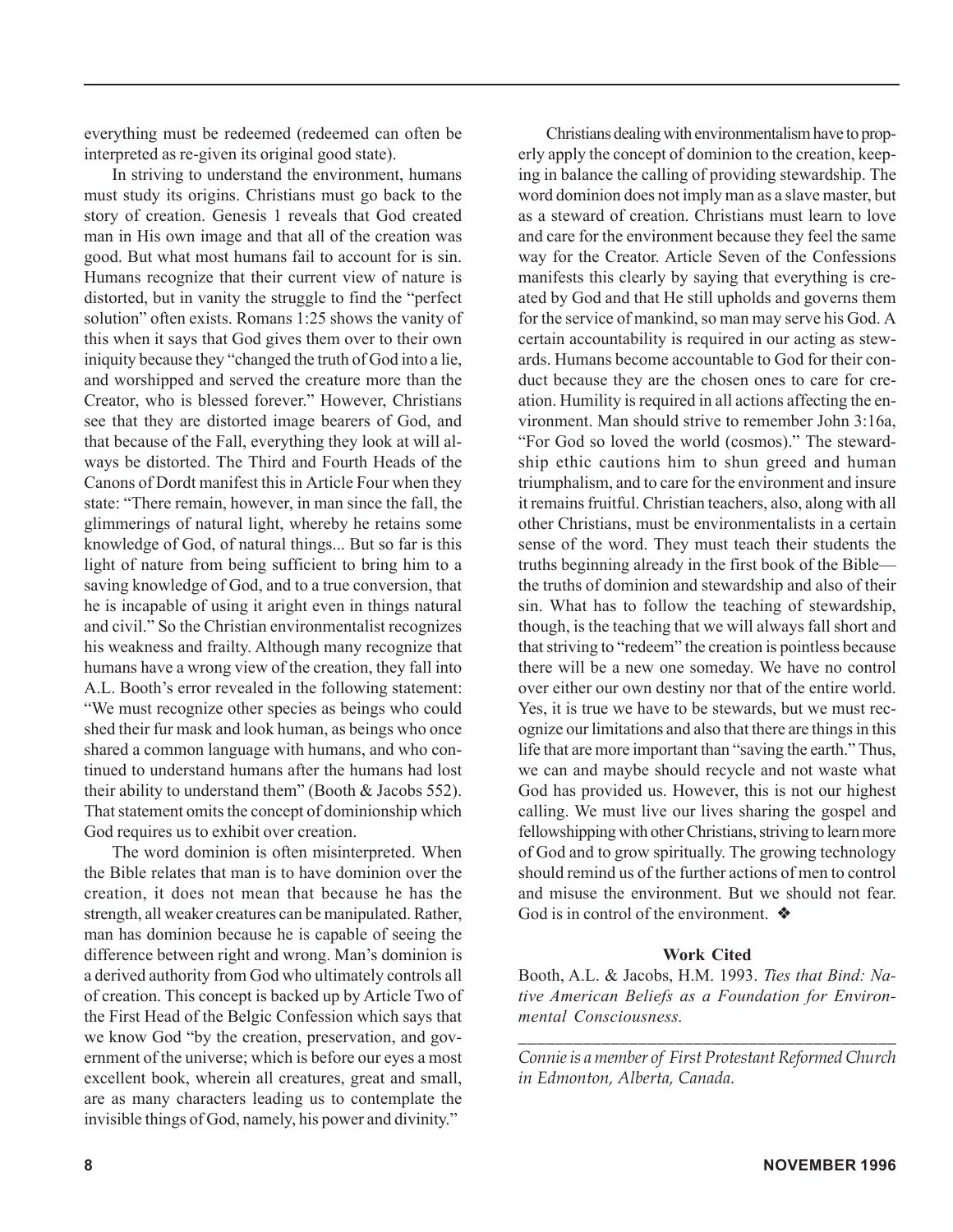# Digging for a Treasure by J.P. de Klerk

The Smoot was married to a pilot of a well-<br>known airline, who had to travel to cities in many<br>countries. So, often he was not at home and when<br>Janet had no other obligations she sat at night alone in anet Smoot was married to a pilot of a wellknown airline, who had to travel to cities in many countries. So, often he was not at home and when the livingroom and often her thoughts wandered away to pleasant memories of the days that she was a child.

Then she knew already the boy who would become her husband, together with other children of farmers and fishermen in the region where she lived.

It was excellent for children to play outside there especially during the summer months. They could live out their fantasies, play all kind of games, in those days when there was no television and they were not much interested in the radio either. There was so much to enjoy in nature all around them. In fact, at their age, they saw more in it than there was, and it was all exciting, spellbinding, new.

Their parents often looked at them with a smile and enjoyed their stories about their youthful adventures, in the wood, at the beach, in the bushes, and there was a lagoon surrounded by lush plants, flowers, berries, sometimes a rabbit, a hare or a squirrel, a wild goat or a lost lamb. A lonely mill stood like a sentry, surveying their playground. They had formed a club of seven; four boys and three girls. Nevil, the boy she liked best, was the leader.

They built a secret hidingplace with observation post against "enemies." Janet remembered yet a clear blue sky reflected on the glassy water of the lagoon, where they had their "pirate-boat," a raft made of old boards and tree trunks, picked up at the beach. They moved the raft with punting poles. They had to be careful not to stand all together on one side, because the raft could capsize.

Sometimes they made voyages of discovery "in the jungle." But the most fun they had with "*digging for a treasure*." It was hidden somewhere under the blackberry bushes, said Nevil. Sometimes there was a "promising" trace and the boys were soon absorbed in their



game, digging busily, while the girls were guarding with wooden rifles, protecting them against competitors.

When it rained they all sat in the hay above the cow shed of Janet's Father and they chatted about possibilities where the "treasure" could be, and what exactly it would look like. And what would they do with it? There were so many possibilities. Nevil often came up with some quite new ideas; he had been reading a lot. He kept them in suspense. Sometimes they were there when it became dark outside and they had a stable lantern hanging on a nail above them. That was a bit creepy. Till father called that it was time to go home.

It was a wonderful time. Of course, they never found that treasure, but that did not matter. It was only a game. Janet was always reminded of it when she was reading in her Bible that Christ said, that where your *treasure* is, there will be your *heart*. Over the years she had often found treasures in the Scriptures, to encourage her and to give her strength for any situation, every day of her life; they enriched her very existence in fact. When pilot Nevil was home, they enjoyed them together. ❖

*\_\_\_\_\_\_\_\_\_\_\_\_\_\_\_\_\_\_\_\_\_\_\_\_\_\_\_\_\_\_\_\_\_\_\_\_\_\_\_\_\_ J.P. de Klerk is an author and journalist from the Protestant Reformed Church of New Zealand.*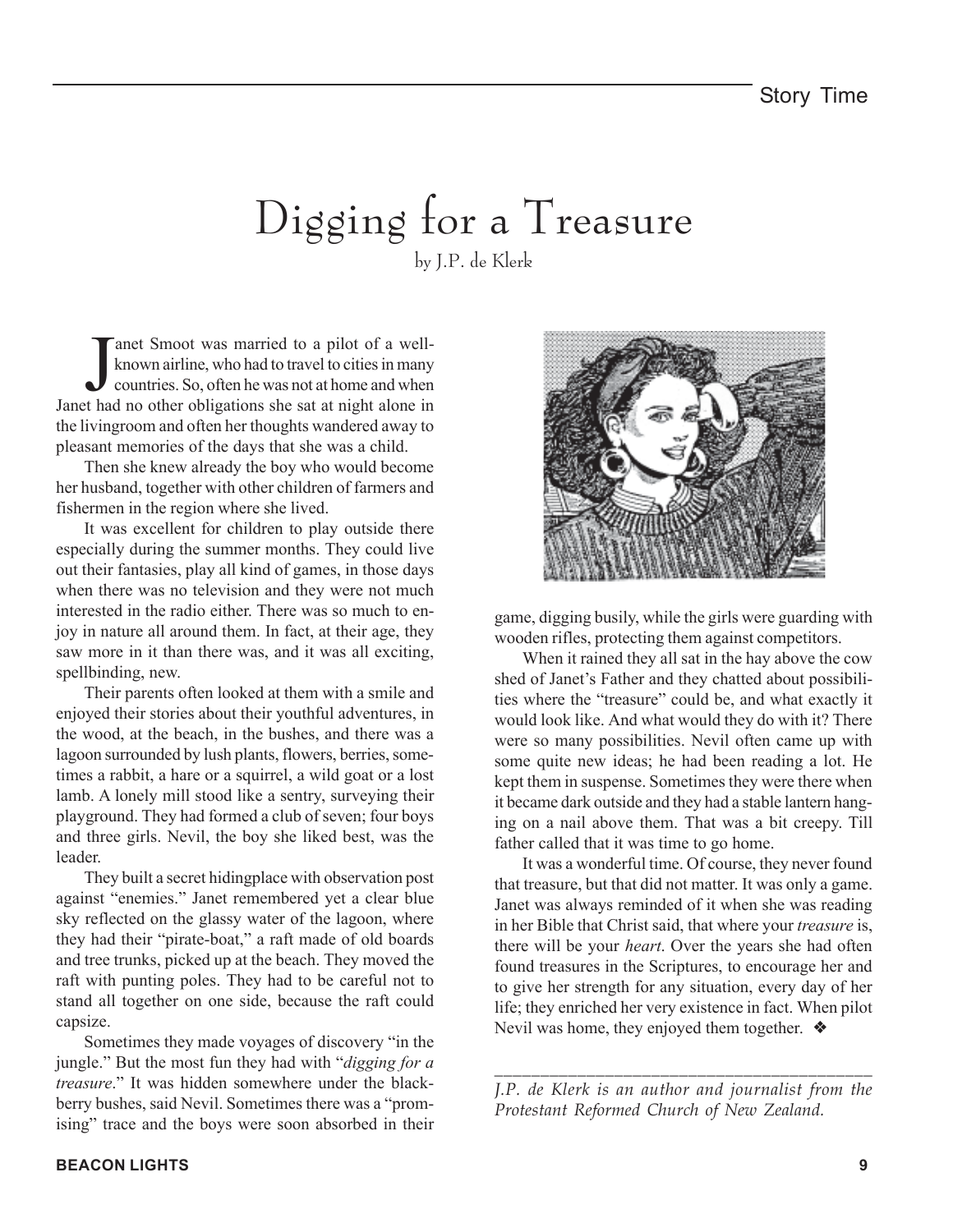## Church History



The "Pepper-Box" Church by J.P. de Klerk

In the Dutch town of Leidschendam (province South-Holland) exist a State-Reformed Church named the "Pepper-box." That name is given by the population because of the shape of the building.

This was the last of a series of ten Churches which were built in The Netherlands after the Reformation. It was ready in 1653. A small Church because there were not many Reformed people in Leidschendam (close to the city of Leiden which had a majority of them).

There are farmers, growers of vegetables and three factories. Most inhabitants work in the daytime in a city, so Leidschendam is mainly forensic.

In 1693 fire destroyed the Church. Rev. Cornelius van der Linden wrote in the "Book of the Session" that only some pieces of stone were left But soon a start was made to rebuild it; the drawings of the original were in the files of the minister. It was quite a job for the volunteers, but in 1697 the Church was ready for use again. The date is carved in the oak pew of the four majors of the city of Leiden who used to go to the Church in Leidschendam with their families.

However, the next generation had other ideas and they took the beautiful stained glass windows away and

replaced them with ordinary glass in an arched shape, the sculptured entrance was replaced by a simple porch, instead of a domeshaped roof came a pavillion-roof (eightsided). Later, in 1968, under the supervision of the foundation for "Care for Monuments" the whole building was restored.

The best known minister in the history of the "Pepper-box" is Rev. Petrus van der Hagen (1641-1671), who was born in Amsterdam. He was in Leidschendam only from 25 February 1663 till 6 January 1664, but they never saw a Reformed minister who was so active. He wrote five books in that time. Some in Dutch as well as in German. He explained in detail the letter of Paul to the Philippians, and made explanatory notes to go with the Reformed Catechism. Most famous became "De Verborgentheyt der Godsaligheyt" ("The Mystery of the Godliness") that was printed six years after his death, straight away reprinted eight times. ❖

*\_\_\_\_\_\_\_\_\_\_\_\_\_\_\_\_\_\_\_\_\_\_\_\_\_\_\_\_\_\_\_\_\_\_\_\_\_\_\_\_\_ J.P. de Klerk is an author and journalist from the Protestant Reformed Church of New Zealand.*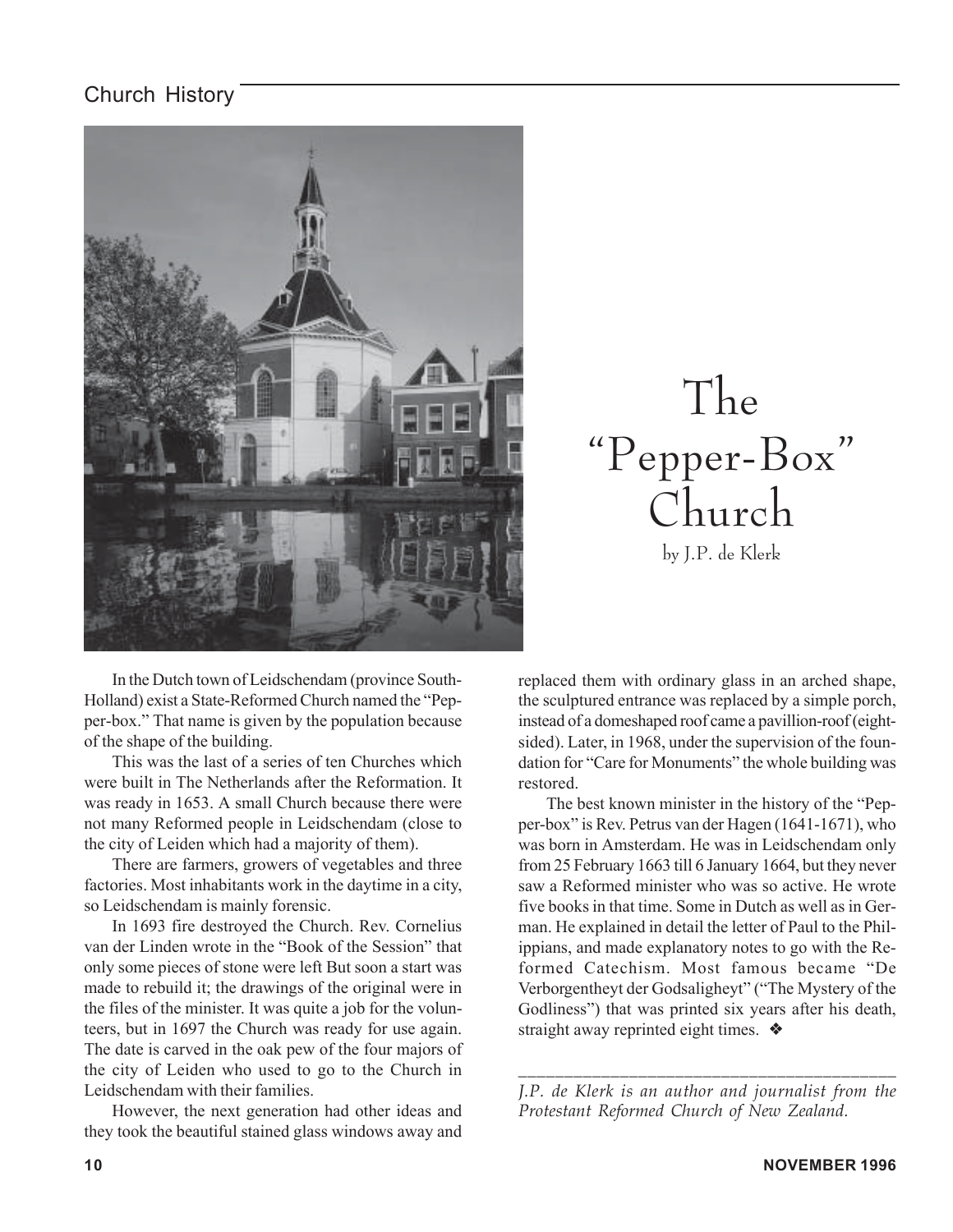*We need writers if this devotional is to continue. If you contribute even one month, you will receive our writers newsletter.*

# Watching Daily At My Gates

Reprinted from Daily Meditations for Spiritual Comfort by Rev. John A. Heys, minister emeritus from the Protestant Reformed Churches

#### December 1

**THAT MOST PRECIOUS GIFT** Although the world is full of people who look forward to celebrating Christmas, that does not mean that they all are Christians. For many it is not Christ's coming into our flesh that interests them. They are interested in one whom they call Santa Claus, or Saint Nicholas, or merely in worldly gifts. It is not the gift that Christ brought us that interests them. Rather, it is the lust of the flesh, of the eyes, and of the pride of life that fills them with joy on Christmas Day.

As Christians, however, we should, from now until the day the believers celebrate Christmas, consider more deeply what He earned for us and presents to us in God's grace. To prepare us for that day, and to deepen our appreciation of what He did and does for us, we should listen to what our God gave us through Isaiah and the other Old Testament prophets.

Today let us note this glorious truth: "Comfort ye, comfort ye my people, saith your God. Speak ye comfortably to Jerusalem, and cry unto her that her warfare is accomplished, that her iniquity is pardoned: for she hath received of the Lord's hand double for all her sins" (Isaiah 40:1, 2).

Let us note first of all that Christmas is a day of blessedness only for God's children, for believers to whom He gives a new spiritual life. Let us also take note of the fact that it is not a day wherein we are to celebrate what men give unto us, but a day to rejoice with thanksgiving in what God gives us through His Son; and what He TOOK AWAY from us, namely our guilt and unholiness!

By all means have that wonderful gift and work of God before your mind now, as we approach the day of Christ's birth, but also on that day when we celebrate His coming in our flesh for our salvation. Salvation is a most wonderful gift of God's grace. We are going to lose every gift that man gives unto us; but rejoice in God's everlasting gift of love, mercy, and grace. **Read: Isaiah 40:1-8.**

## December 2

**OUR ALMIGHTY SAVIOR'S COMING** Having yesterday considered our calling to look forward to our celebration of God's wonderful gift to us, namely, His Son, and through Him salvation, we should today go a step further into this rich truth.

In Isaiah 40:10 we read, "Behold, the Lord God will come with strong hand, and his arm shall rule for him; behold his reward is with him, and his work before him." Here we have a very comforting truth in regard to our Savior's birth. He came with a strong arm and hand, which will fulfill all God's promises to us—from the promise He gave us the day we fell into sin, onward to those in the book of Revelation. He will crush the head of Satan and his hosts through the crushing of His heel on the cross. The victory for us is absolutely sure!

This is true because, as Isaiah presented it, when Christ suffers on His cross it is God, as He came into our flesh, Who is realizing salvation for us. Christ is the second Person in the Holy Trinity Who died in His human nature, in order that we may be raised to heavenly glory through Him. He came, not as the strongest man, but as the almighty God. The strongest man, Adam, could not stand before Satan. He fell. But the almighty God came in our flesh to save us fully by His strong hand and arm. He Who is the I AM, realized for us what we will be everlastingly. We must say, "I will do this or that, if God gives me strength." He, the I AM, depends on no one and nothing. Indeed, all things depend upon Him. We have an almighty Savior.

What a blessed gift our Savior is! How wonderful it is that we have the almighty God as our Savior, the Savior before Whom Satan and all his host of fallen angels and ungodly men cannot stand! Our salvation is sure because our almighty Savior came and is realizing our salvation in all that which is taking place in the world. **Read: John 14:1-11.**

#### December 3

**OUR CERTAIN AND ALMIGHTY PROTECTION** Salvation is sure because our Savior is the almighty God come into our flesh, and come to represent us and bring us out of our guilt, our evil nature, and our death and into everlasting life and heavenly glory. Christ, Whose birthday is approaching, will take good care of us and bring us to the glory which God has promised us. This is pictured beautifully in Isaiah 40:11, where we find these comforting words: "He shall feed his flock like a shepherd: he shall gather the lambs with his arm, and carry them in his bosom, and shall gently lead those that are with young."

The comforting truth here is that He loves us. All that which we read here tells us that truth, revealing how greatly He loves us and cares for us. All that which we read here tells us that He will give us everything that we need to reach the heavenly glory that God promised us. As our shepherd He will feed us, bring us what we need, and supply us every day with the necessities of our life. He loves us. This is manifested also in the tender care and protection that we receive from His hand. The shepherd pictured here reveals that so clearly in gathering the lambs, carrying them in His bosom, gently leading those with young. We have almighty and wonderful protection from all our enemies, and the tender loving care of an almighty Savior.

No creature needs protection as much as does a sheep, which cannot fight against the wolves, bears, and lions. No animal needs to be led to green pastures as does a sheep. Our shepherd does this for us. On the day we celebrate His birth we are called not only to rejoice, but also to praise God for having sent Him Who earned our salvation by His suffering and death. Satan and the antichristian world cannot keep us from the glory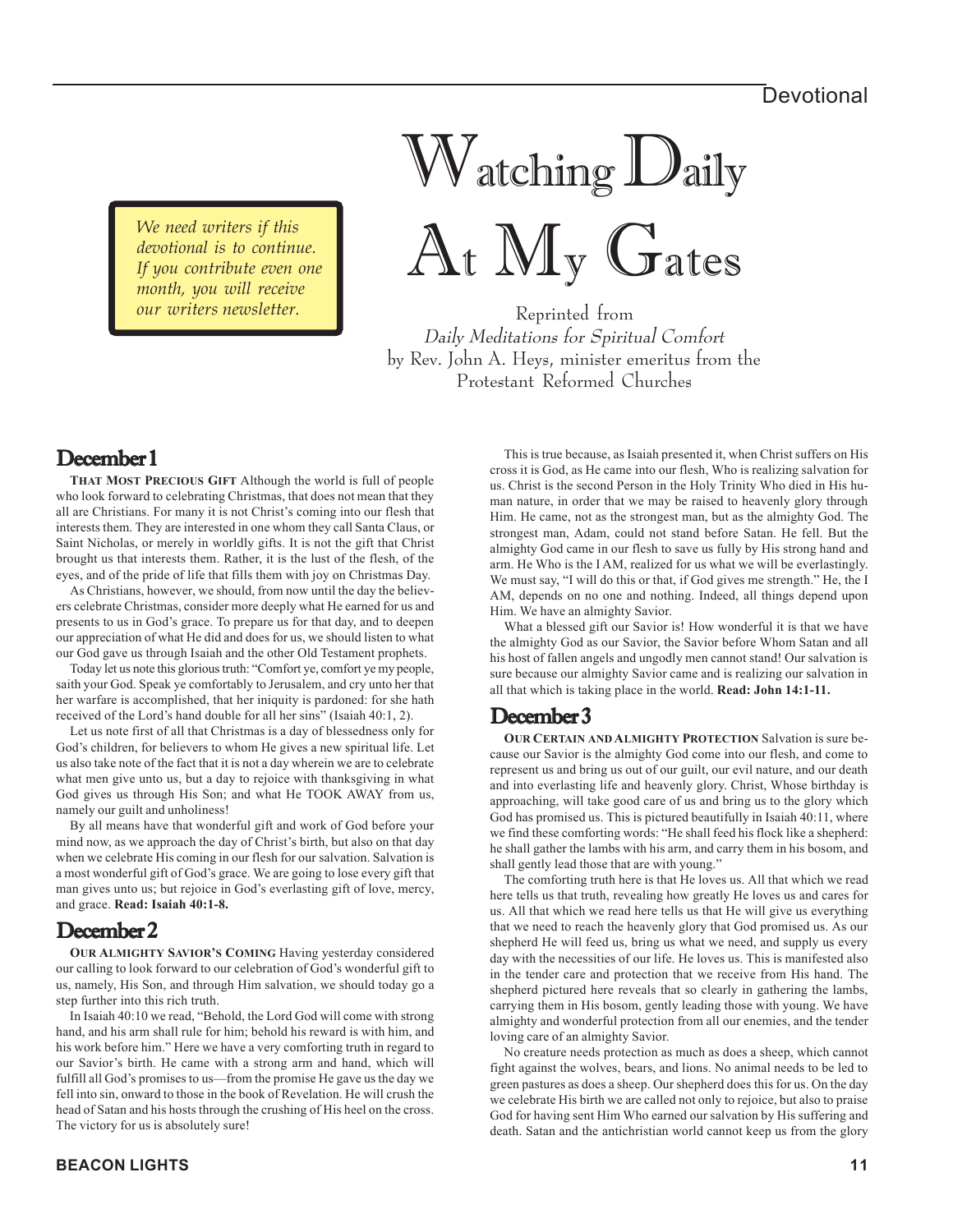God promised in our Savior. Be confident that He has you in His bosom and is coming back to fulfill all God's promises to us. **Read: Psalm 23.**

#### December 4

**A SONG FOR EVERY DAY** Days and weeks before the day man calls "Christmas" arrives, there are songs sung which afterward are set aside for months. They are called "Christmas carols," some of which do sing about Christ and His birth. Some are beautiful, with truths that express Christ as our Savior, and have very pleasing music. Some reveal absolutely no thought about Him and our salvation.

But we had better take a firm hold on what God declares in Isaiah 42:10. There God Himself calls us to "Sing unto the Lord a new song, and His praise from the end of the earth, ye that go down to the sea, and all that is therein; the isles, and the inhabitants thereof." That song we must sing all through life, and not merely a few days before what we call Christmas.

The world sings it because it enjoys the music, not because of the truth presented in these songs. They sing them to please men, not to praise God. We do well to heed this word of God that we sing unto the Lord a new song, a song of praise to God. We may sing before men, as a choir, or as a soloist. But by all means sing unto the Lord. And let us sing it from the heart, not merely from the mouth. Let us sing God's praises, and not sing to get man's praises directed to us for having sung those words with that music.

That song must be a new song. It must not be the old songs the flesh of man sings because of delight in music. Since God sent His Son to save us there is a new song, a song of redemption, a song of God's grace and tender mercy upon those whom He chose in Christ.

Can we, after we celebrate the birth of Christ, forget what He did for us? If His birth means a little to us for only a short period of time in the year, His cross and the salvation which He realized for us will also be a superficial and temporary thing.

Let us every day, in our hearts, sing a new song to Jehovah, for the wonders He has wrought. **Read: Psalm 98.**

#### December 5

**CREATED FOR GOD'S GLORY** What is coming in the future is frightening, unless we know and believe Who, not simply what, is coming. Wars and rumors of wars, earthquakes in diverse places, and the cruel reign of the Antichrist are coming soon, according to what our God tells us in His Word. But the Christian is looking for Christ to come.

And on what the world calls Christmas (but for us is Christ's birthday, and not a mass which we celebrate) we will rejoice, because Christ came and is using all things to bring about the day when we shall enter His kingdom with body as well as soul. Our God, in Isaiah 43:7, declares that He has redeemed us, "Even every one that is called by my name: for I have created him for my glory, I have formed him; yea, I have made him." This refers to those who in verse 6 are called His sons and daughters.

Today these sons and daughters are called Christians, which means not only that they belong to Christ, but that they are spiritually like Him. Only such should be called Christians. And when in a few days we celebrate His birthday, we must not overlook the fact that He, the Son of God, causes us to be the children of God. Only such may be called Christians, for only they belong to Christ as members of His body, the church.

We should, on the day we celebrate His birth, but also every day in our lives, reveal that truth that we were created through Christ to God's glory. Yes, by His cross He saved us from our guilt and punishment. But He also by His Spirit re-creates us so that we may and do glorify God. On the day called Christmas we should celebrate Christ's coming as that work of God's grace whereby He causes us to be those who glorify Him consciously and willingly.

That is a wonderful gift which God gives us. What a blessed truth! Our glory is that we were made capable of glorifying God. That will be our wonderful life when Christ returns. **Read: Isaiah 43:1-7.**

# December 6

**OUR POWERFUL REDEEMER** Let us take hold of the truth which we find in Isaiah 47:4. And let us confess it with our lips, but also by our whole walk of life.

There we read, "As for our redeemer, the Lord of hosts is his name, the Holy One of Israel." Now, plainly, our God is here speaking through Isaiah of Jesus Christ our Savior. For He is our Redeemer. He bought us out of our guilty state, and caused us to be freed from the everlasting punishment which we deserve. He brought us back to covenant fellowship with God. And through Him God gives us a most wonderful present, the most wonderful possible.

Our salvation is a complete deliverance from the curse which we deserve, and it is a gift of everlasting value. Christmas presents given by man soon wear out, or no longer fit our needs and desires. The gift we received as little children does not compare with what we desire as adults. But salvation brings redemption; bestows upon us that which we need desperately; and never, never wears out. It is that which we never want discarded.

For our Redeemer is the Lord of Hosts, the Holy One of Israel. HE is God's gift to us. What a gift! To receive the Redeemer is wonderful. A Savior Who is the Lord of Hosts assures us that we will get a most precious gift, yea, that we already have a most precious gift, a Savior Who cannot be stopped in His work of salvation upon us.

We will most assuredly with our souls enter heavenly glory, the moment we die here on this earth. And our bodies will most assuredly be raised so that with body and soul we enter the new Jerusalem.

For the world, and for Satan who is the prince of this world, Christ's birth means a complete defeat. For us it means a most blessed gift. We have a most powerful Redeemer. He did redeem us one hundred per cent. And there is no one that can stop Him from bringing us that everlasting present of covenant fellowship with God in the glory of His kingdom of heaven. **Read: Revelation 22.**

# December 7

**THAT WONDERFUL GIFT OF SALVATION** What do you need more than anything else? What is the most precious gift that you want God to give you? Can you rejoice and be glad because of what God took away from you? Or are you more interested in what He can give to you? Is salvation a gift to you, or a work whereby He takes something from you?

Salvation is both of these works of God. We look forward to celebrating the day of Christ's birth because it tells us that He gave us a Savior. But remember also that He gave us this Savior so that our guilt and corrupt natures might be taken away from us. He made it possible for us to leave our way down to hell. He gave us a Savior Who will bring us up to heaven.

To appreciate this we must take hold of the truth which we find in Jeremiah 23:6, where we read, "In his days Judah shall be saved, and Israel shall dwell in safety: and this is his name whereby he shall be called, THE LORD OUR RIGHTEOUSNESS."

We have here both the taking away, which is implied in that word "saved," and the giving of the gift, which is implied in those words "dwell in safety." What hurts He removed, and what gives us peace and joy He gives. Our unrighteousness He removes, and He Whose name is the Lord Our Righteousness gives us righteousness.

We should also note that Jeremiah here speaks not simply of Christ's "day," but of His "days." What is more, His day began when in Bethlehem He was born; but His days as our Savior are still here, and will be here everlastingly in the new Jerusalem. Although in a special way we may celebrate one day a year concerning His coming day, we have the calling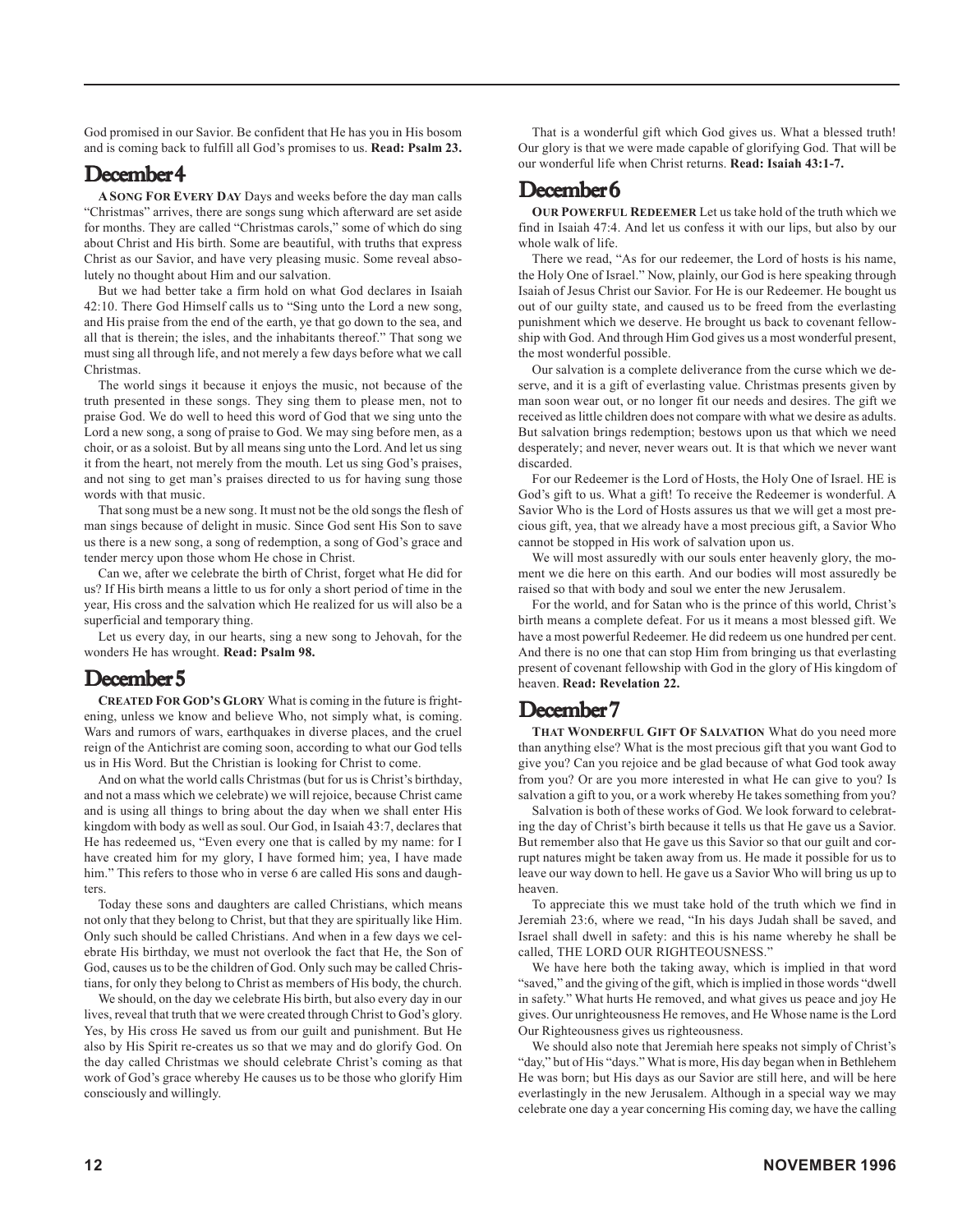Take that blessed truth along with you the rest of your days here on this earth. Use every day which He gives you in confessing Him to have made you righteous, and in taking away all your guilt and punishment. **Read: Jeremiah 23:1-8.**

# December 8

**JEHOVAH OUR RIGHTEOUSNESS** What we considered yesterday is the truth that we have salvation as a wonderful gift from God. This is explained in Jeremiah 23:6 by the truth that our Savior is "The Lord our righteousness." Today we had better delve a bit deeper into that truth.

Jeremiah wrote in this verse that God's church—called Judah and Israel in the text —shall be saved and will dwell safely. All this is presented to us because Israel was a type of God's church. The name "Israel," which was given to Jacob, means "Prince of God." The name "Lord" here in Jeremiah 23:5 is literally "Jehovah"; and, as we noted, "Jehovah" means "I Am." Thus, what Jeremiah wrote was that Jehovah Our Righteousness is our Savior's name.

Now, Christ is called this because He is the Second Person of the Holy Trinity. He came to dwell in our flesh, but His person is that of the Son of God. This explains how He could suffer and die and thereby pay for our sins.

He saved us in the sense of redeeming us, that is, of buying salvation for us by His blood and suffering. That punishment and death we deserve. He bought freedom from these, and He also bought everlasting blessedness. Redemption does not merely set us free from punishment, but also gives us everlasting glory and joy.

What a salvation then do we have! What a blessed day it was when God Himself came into our flesh in order to take away our guilt and give us heavenly blessedness! We are not simply freed from the cruelty and wickedness of our spiritual enemies. We are given unspeakable joy through Christ as the Lord Our Righteousness. Jehovah, the I Am Who changes not, made us righteous.

This day which men call Christmas is the day when God gave us a most wonderful and everlasting gift. We are righteous, because we belong to Jehovah the Righteous One. Thank God for making you righteous through Jehovah Our Righteousness. **Read: Psalm 130.**

# December 9

**OUR SURE AND BLESSED REST** A few days ago we took note of the truth that Jesus Christ our Savior is our Redeemer, which means that He bought us out of our guilt and the curse, which we by nature deserve because we fell in Adam.

A beautiful truth, that stands in connection with this purchase of our salvation, we find in Jeremiah 50:34. There we read: "Their Redeemer is strong; the Lord of hosts is his name: he shall thoroughly plead their cause, that he may give rest to the land, and disquiet the inhabitants of Babylon<sup>'</sup>

Let us today take note of the truth that our Redeemer's name is Lord of Hosts. Here again, that word "Lord" is the Hebrew word "Jehovah," that is, "I Am." The point to note here is that He is Jehovah of Hosts; and a host is a multitude of people. Do not then think that the church is only a handful of people, even though Satan's army of sinners is far greater in number.

The comforting truth here is that, as we approach the day of celebrating the birth of our Savior, we are assured that our Redeemer saves a host of sinners. God has chosen a host of sinners, a very large group out of every nation, tongue, and tribe, and established Him as their Redeemer. That body of Christ will have an exact number of members, and there will be a host like the sand on the seashore (Hebrews 11:12).

Today, and on what is called Christmas Day, thank God for the assurance that we are going to get a land of rest, and that we have a strong Redeemer Who is Jehovah, the I AM, Who is unchangeable, and almighty to realize every word in every promise which our God has given us.

What a comforting truth there is in what we ought to celebrate on the day of Christ's birth. We have a strong Redeemer, the Lord of hosts, Who will bring us victory and a most blessed rest in His kingdom. **Read: Matthew 11:20-30.**

# December 10

**THAT PRECIOUS IMPORTANT GIFT** In a little more than two weeks, Christmas presents will be given and received. What present would you want to receive? What would you call a most precious and important gift? Would it be what is presented to us through Ezekiel as God's gift to the members of His church? In Ezekiel 36:26 we read, "A new heart also will I give you, and a new spirit will I put within you: and I will take away the stony heart out of your flesh, and I will give you an heart of flesh."

Do you want that? Or are there other gifts that you prefer above and instead of that gift? Do men please you with what they give, and do these gifts give you more joy than that gift of which God here speaks? Do you look forward to what is called Christmas Day, because you want what you consider to be more valuable things than such a heart? If on that day you will get only one gift, would you choose that to be the present you would most like to receive?

We need a heart to receive any gift. When our heart stops beating we lose all our earthly possessions. It is indeed a most wonderful work of God when, as our text states, He takes away our hard, sinful heart and gives us a new, soft heart that loves Him, and causes us to want to serve and glorify Him.

Man comes into this world with a stony heart. With such a heart all men are born, for we come into this world without the smallest love for God, and with a heart that hates Him. We all come into this world hardhearted, having hearts that reveal a spirit of hatred against God and against all the things of His kingdom. Christ's birth then is not in our judgment a blessing.

As believers we must appreciate that birth of Christ, Who came in order to bring us this gift of hearts that love God. That is a most precious gift. It reveals the blessedness of God's love for us. **Read: Ezekiel 36:16- 27.**

# December 11

**THAT ABSOLUTELY NECESSARY GIFT** What do you want? Yesterday we considered what God promised to give us, namely, new hearts. Without that new heart there will be nothing spiritually new in our lives, but sin will continue and abound. But there is something of deeper need than a new heart, and David presents that in Psalm 23.

In Psalm 23:1 he wrote, "The Lord is my shepherd. I shall not want." We need Christ as our shepherd so badly. For our new hearts to beat in love of God we need Christ as our shepherd. For we are God's sheep, and we are greatly in need of a shepherd. Let us go back to that first promise that God gave us the day we fell into sin in Adam.

In Genesis 3:15 the whole human race is presented as consisting in two spiritual parts. One is the seed of the woman, and the other is the seed of the serpent. What is more, the seed of the serpent will do all in its power to try to kill the seed of the woman. That does not mean merely to kill physically, as Cain killed his brother Abel. But the seed of the serpent is Satan's tool whereby he tries to kill us spiritually and make us hate God and His Christ.

From that point of view let it be understood that although the seed of the woman are sheep, the seed of the serpent are wolves who attack and try to eat up the seed of the woman. Do not overlook the fact which we find presented in Matthew 7:15, where we are told to beware of false prophets, which come to us in sheep's clothing, but inwardly are ravening wolves.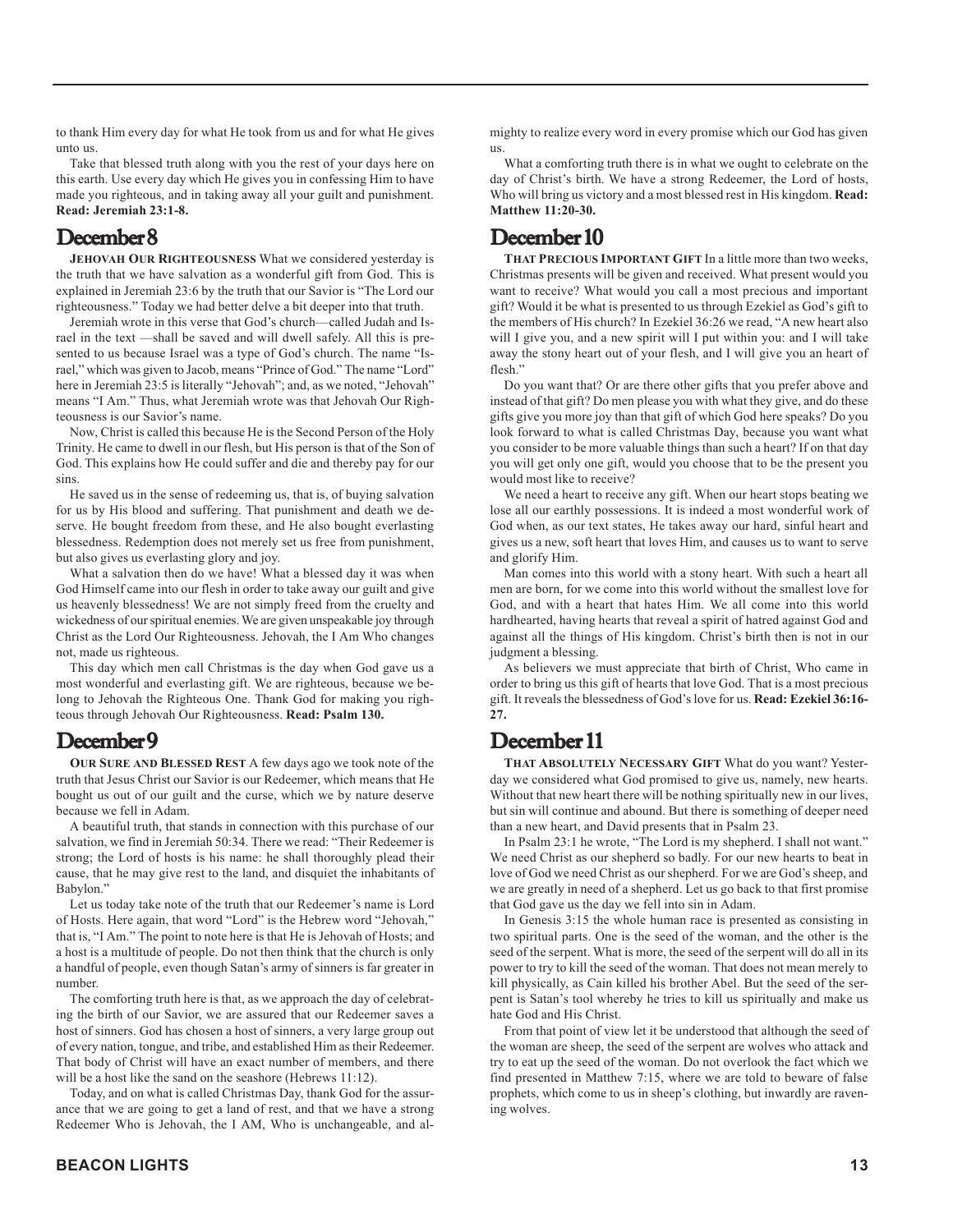Appreciate then that truth which our God gave us through David. We have been given a shepherd Who will keep us safe. Take hold of that truth in your celebration of Christ's birth. What a wonderful, but also very necessary, gift. That gift is far more important than all the gold and silver in this world. This is a gift which assures us of being kept safe, and sure of entering Christ's kingdom of heaven. He will keep our new hearts in us, and keep the seed of the serpent from stopping those hearts. **Read: Psalm 23.**

### December 12

**THAT WONDERFUL AND COMFORTING TRUTH** It is true that in a physical sense we have many needs. There is so much that is necessary for our lives as creatures. But what is above all necessary is that which our lives from a spiritual point of view stand in need of, and which must be given us. That is why, as we considered yesterday, we have that wonderful truth of Psalm 23:1 that "The Lord is my shepherd. I shall not want."

However, what we ought to take hold of and keep before our minds is that God Himself speaks here through David and tells us that we have no want, for we have a shepherd Who supplies all our needs. Because Christ is our Shepherd, we have what is necessary to bring us from hell to heaven, from sin and guilt to holiness and righteousness. The question before us is whether we want these presents, and whether we will praise and thank God on the day we celebrate Christ's birth for this wonderful, all-important gift.

Take hold of that truth: We want nothing! God has sent His Son to do all that which is necessary to bring us out of all our punishment and guilt, and from all our unholiness and godlessness.

Consider that as it is because of Christ's birth, which took place about 2,000 years ago, that we call the year in which we find ourselves A.D. 1996. That means that we are in the year 1996 of our Lord; for the letters "A.D.," an abbreviation of "anno domini," mean "in the year of our Lord."

1996 years ago our God gave us our Lord, Who is our good shepherd Who took away all our wants, and gave us all that which our salvation calls for or wants for its realization.

We have Christ today as our shepherd, and we lack nothing and no one necessary for our full salvation. He did die for us, rose again and ascended into heaven to prepare places for us.

What a gift! And what a calling we have to celebrate the day of His birth with praise and thanksgiving to God. **Read: John 10:1-18.**

## December 13

**THAT GIFT OF SPIRITUAL STRENGTH** Life is a wonderful gift which our God is pleased to bestow upon us. But how much we are going to use our life depends upon how much strength God is pleased to give us. A paralyzed person has life but is very limited in the strength of some of his members, limited as to what he can do.

It is therefore also so very important that we are given spiritual strength as well as spiritual life, so that we can serve God by walking in good works. In Psalm 29:11 David wrote, "The Lord will give strength unto his people." We must take note of the fact that He is speaking to a special people to whom God had given that special gift of spiritual strength.

Is it not plain that God gives physical strength to all men? In Him we live and move and have our being (Acts 17:28). What counts, however, is whether God gives us spiritual strength, and how much of this He gives us. Does He enables us to walk in love to Himself? How able are we to walk in love for Him? All the born-again have some strength to do this. But certainly we all must pray for more strength.

We do thank God for earthly things and experiences. That is our calling. But by all means thank God for strength and ability to walk in love to Him. And pray for more strength in order to serve Him in love more fully.

Because that strength is a gift made possible by the gift of His Son in our flesh, we owe God thanks. We should remember this when in a few days we celebrate the gift of His Son. Through His Son that gift of spiritual strength may be and is given us. When, then, we celebrate His birth, let us remember and give thanks to God for spiritual strength. That is more important than the physical strength which He gives us. To be spiritually strong is a wonderful gift through His Son Whom in His grace He gave us to be our King. **Read: Psalm 28.**

# December 14

**THAT BLESSED GIFT OF PEACE** Yesterday we briefly considered the gift of spiritual strength which our God is pleased to give us, and which is listed in Psalm 29:11. In this verse we also find the gift of peace. The complete verse declares, "The Lord will give strength unto his people; the Lord will bless his people with peace...."

What we should bear in mind first of all is that this peace is given only to those to whom God gives spiritual strength, which strength is mentioned in the first part of this verse. To enjoy this peace we

need spiritual strength.

The idea here is not that we have peace with men in this life. No, the day we fell into sin in Adam God told the devil and us that there will be enmity, a war between mankind with crushing of heads and heels (Genesis 3:15).

What is so wonderful is that we, the seed of the woman, have peace with God. Not only does He deal with us in peace, but He strengthens us spiritually so that we can live in peace with Him, walking in love for Him.

Let us then, on the day we celebrate the birth of His Son, remember that He has given us the wonderful change whereby we no longer hate Him and fight against Him and His holy law, but strive to do what pleases Him and glorifies Him as our God and Father.

Indeed, what the psalmist says is so very true. This peace with God is a blessing. David states that God will bless us with peace. The question is whether we are doing that which pleases God. The question is not whether we want God to do what pleases us, but whether we consider it a blessed gift that he has made us able to please Him. **Read: Psalm 29.**

# December 15

**GIVEN OUR HEART'S DESIRE** We need more and more strength to live in peace with God. And we should more and more be thankful to God for the strength and peace which He gives us. Here are wonderful gifts which only God can give us.

It is understandable that children desire certain toys or other objects as birthday presents and Christmas gifts. But the adult child of God should desire what David desired and presented to us in Psalm 37:4. There we read, "Delight thyself also in the Lord; and he shall give thee the desires of thine heart." The truth here is that when we delight in the Lord, He will grant us what we desire. That limits severely what we are going to get; but it assures us that we will get what we desire.

Surely, it is difficult for a child of God to desire fellowship with God. We came into this world, by nature, as seed of the serpent, those who hate God and want nothing to do with Him and His law. On the day when the church celebrates the birth of Christ, the world very clearly reveals that it does not delight in the Lord but in earthly things and in that which satisfies their sinful flesh. It would be far better for us not to call that day Christmas. What some call their Mass is not taught in Scripture; and although calling it Christmas does not make it our day for celebrating a Mass, we ought to avoid that word.

To delight in the Lord means to find joy in serving Him and in having covenant fellowship with Him. It means that we find delight in spiritual things, and that we agree with David when in Psalm 27:4 he says, "One thing have I desired of the Lord, that will I seek after; that I may dwell in the house of the Lord all the days of my life, to behold the beauty of the Lord, and to inquire in his temple."

Is that delightful to you? Is that the one thing that controls all the rest of the things which you desire? Will that be the one thing that is in your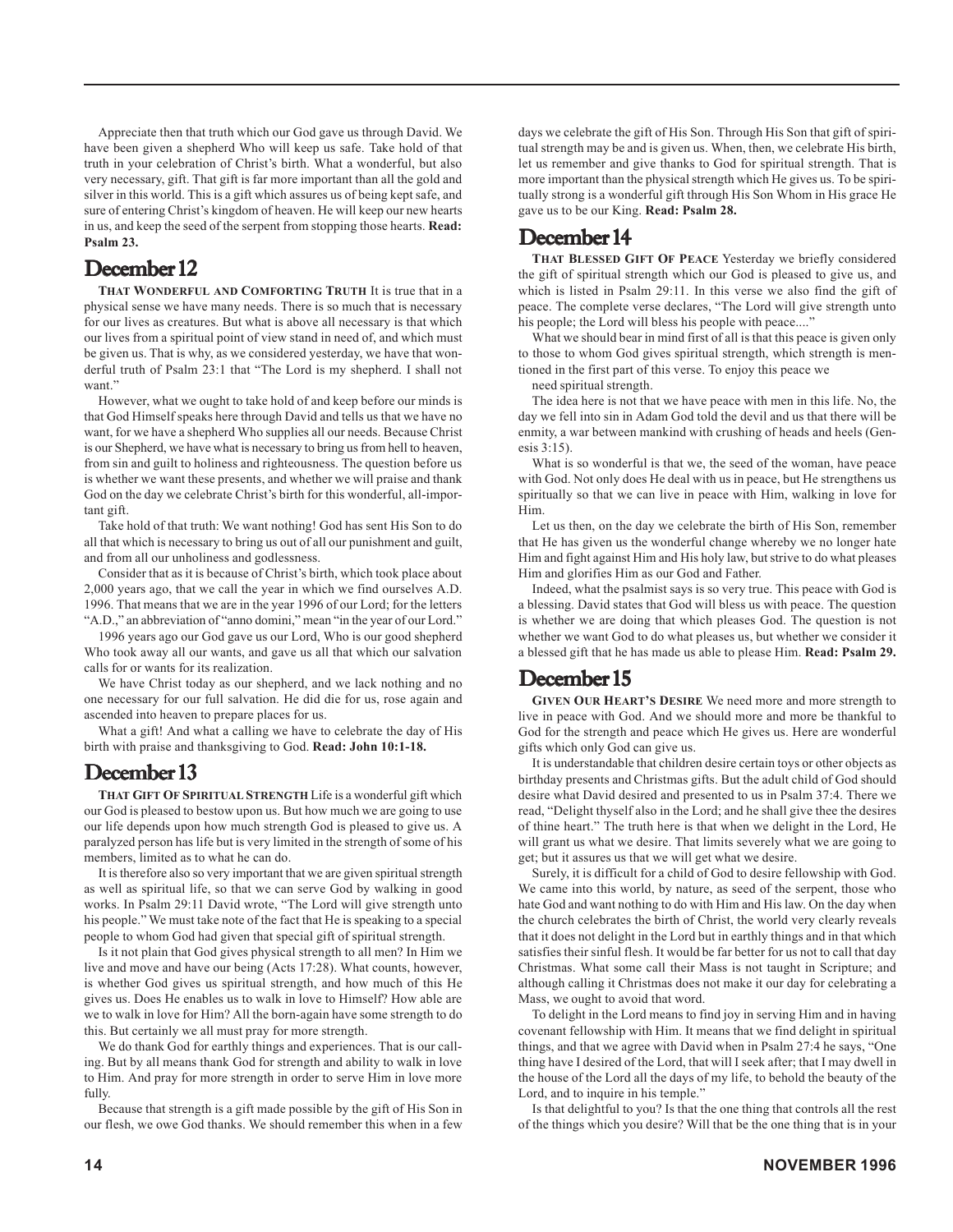mind when that day arrives when we will celebrate the birth of our Savior? Is having Him as your Savior the one thing that you desire, and that which characterizes all your walk of life? **Read: Psalm 37.**

#### December 16

**GIVEN ALL THAT WHICH IS GOOD** Two precious gifts which God gives us are grace and glory. That truth we find presented in Psalm 84:11. In that verse we read, "For the Lord God is a sun and shield: the Lord will give grace and glory: no good thing will he withhold from them that walk uprightly."

Now grace is favor. It means that we have not earned salvation and its blessings, but have it given to us apart from anything which we did. And glory is the radiation, the shining forth, of virtue. Take hold then of that comforting truth that God will not withhold from us any good thing, and will always give us that which is good for us.

Since God will not withhold any good thing from those who walk uprightly, we must believe that, in all circumstances of life, what He sends upon us is for our good and serves, bringing us to the glory He promises His people. So very clearly this is revealed in the birth of our Savior. In His grace God sent His own Son to die for us. We do not deserve it. Christ most assuredly is the most precious gift which God gave us in His grace. He, Christ, brings us out of our guilt, and thus out of hell; and He brings us to heaven where the highest glory for human beings will be bestowed upon us.

Christ's birth, then, is that good thing which He in His grace gave us so that we would reach heavenly glory. Joseph supplied nothing, and Mary was God's tool whereby He brought us our Savior. God's grace used Mary so that we could come out of the curse and be raised to glory.

Walk uprightly, then, and you will have the assurance that Christ came for you, and that He most assuredly will bring you to the glory that Christ now has and is realizing for all His people.

Therefore also walk uprightly, and you will have reason to rejoice and have peace of mind on the day when we celebrate Christ's birth. Then you will know that His cross is God's work of grace for your glory. **Read: Psalm 84.**

#### December 17

**THAT BLESSED GRANTING OF SALVATION** What in your mind does the word "salvation" mean? From what do you want to be saved?

The Hebrew word that we find in Psalm 85:7 means to cause one to be safe. All that which is evil cannot touch those who are saved. That salvation comes fully when Christ returns and we are all taken into the Kingdom of Heaven, and all the seed of the serpent, who are our enemies, will be cast into everlasting torment in the lake of fire!

Take hold of that truth! Read Psalm 85:7. Here is what we read in it: "Show us thy mercy, O Lord, and grant us thy salvation." Plainly, then, that for which the psalmist prays here (and for which we should also pray) is that Christ will finish His work, and bring us to that place of glory where there is no sin, or sinners who can touch us. In glory we will even be cut off from their sneers and hateful glances.

But, above all, salvation is safety from God's wrath and the punishment which we deserve. That cross of Christ is, then, such a wonderful gift. Not meaning that it is a day for Mass celebration, Christmas is such a wonderful day, reminding us of such a wonderful gift.

Let us, therefore, as we approach the day when we celebrate Christ's birth, keep that precious gift in mind. That gift opens the way for God to work all things together for our good. This birth of Christ opens the door to our right to all the blessings which God's mercy has realized for us.

Pray to God that He will open your eyes wider, so that you will see more clearly and richly His mercy which grants you salvation as a free gift, with everlasting blessedness. Pray too that He may give a more sinless life, so that you will find the fruit of salvation in you, the evidence that Christ was born in our flesh, and by His cross blotted out your guilt. And, on the day when we celebrate His birth, pray for more power to thank Him for His mercy and gift of salvation. **Read: Psalm 85.**

## December 18

**OUR SAVIOR GRACIOUSLY PROMISED** There are from a spiritual point of view only two kinds of angels. There is Satan and his host that hate God, and there are the holy angels who love Him. Likewise, here on this earth, there are from a spiritual point of view only two kinds of people: believers and unbelievers.

This tremendously important truth is revealed in Genesis 3:15, which is called the Mother Promise. There God said to the devil, "And I will put enmity between thee and the woman, and between thy seed and her seed; it shall crush thy head, and thou shalt crush his heel." In the Hebrew language, as written by Moses, that word is "crush," not merely "bruise."

Here is the first gospel promise, for it is the first promise of the coming of Christ in our flesh. This enmity and spiritual difference of mankind became plain in Adam and Eve's first two children: Cain the unbeliever and Abel the believer. When Cain killed Abel, the believing seed of the woman, Seth, was provided by our God. In the line of Seth were Noah, Abraham, Isaac, and Jacob. And from Jacob came twelve tribes, with believers and unbelievers in each tribe, the tribe of Judah being appointed by God to bring forth the kings. And THE King came when from the virgin Mary Christ was born. Here is a tremendously important truth. Christ is the Seed of the Woman. He will deliver the church completely from the coming Antichrist who is the Seed of Satan. The truth which we should take hold of, as we approach the day when we celebrate the birth of Christ, is that Christmas does clearly reveal to us God's faithfulness to all His promises.

Christmas is coming in a week. As we approach it, let us take hold of the truth that God always fulfills perfectly every promise that He gives us. Satan's head is going to be crushed, as will also the head of his spiritual seed. But ours is the victory, because the Son of God came into our flesh and represented us and saved us by His cross. **Read: Galatians 3:1-16.**

#### December 19

**THE FULFILLING OF GOD'S PROMISE** As we noted yesterday, the very day when man fell into sin, God promised the coming of Christ to save us from Satan's power, and from the punishment we deserve because of our sin and guilt. Today we will look a bit more closely at God's faithfulness to His promises.

To do this let us turn to Isaiah 11:1, where we read, "And there shall come forth a rod out of the stem of Jesse, and a Branch shall grow out of his roots." Our God, Who told Satan that He would crush his head through Christ, Whose heel Satan would crush, presents to us here a wonderfully comforting truth. Because Satan crushes our heel, that is, persecutes us, and brings death upon the woman's seed, and God's Son has His heel crushed, that is, suffers death on His cross, we will have the victory. On the day when we celebrate Christ's birth we can enjoy this truth.

So often it looks as though God is not keeping His promise to us. The crushing of our heel seems to deny His faithfulness. But it is not so.

In Judah the line of David, which God set aside to bring forth our King, ended in a virgin. That made it look hopeless for a king to be born. It looked, as we read in Isaiah 53:2, as though the dry ground could not bring forth a tree. Mary, the virgin, could find no husband in that line of Jesse and David. Joseph, whom she planned on marrying, could not bring forth the royal seed of David. He was a dry ground, and she was therefore also dry ground.

But as we look forward to celebrating Christ's birth, let us read those words of Isaiah in chapter 53:2, namely, "For he (Christ) shall grow up before him (God) as a tender plant, and as a root out of a dry ground."

Remember then that this fulfillment of God's promise through the virgin Mary reveals that no matter how dark the future may look, Christ will come, and God's promise to us in Him will be completely fulfilled.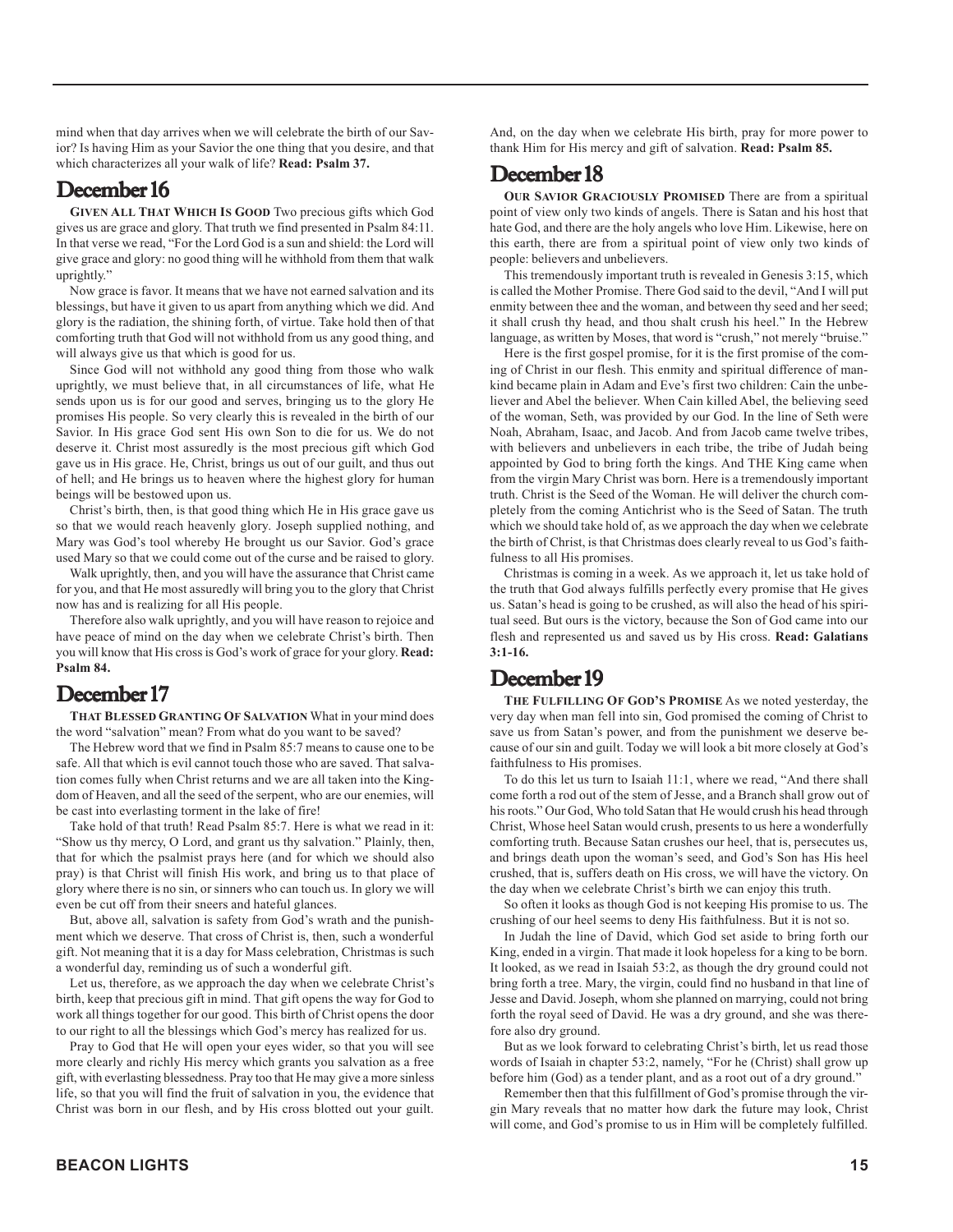Celebrate Christmas then with this comforting truth in your mind. **Read: Isaiah 11.**

# December 20

**OUR REDEEMER'S COMING** All over the world, Christmas is celebrated. But it is not celebrated properly by the majority of the human race. What is important is that we observe it as the day when we received the most precious gift that there is. We should hold on to the truth as we find it in Isaiah 59:20, where we read, "And the Redeemer shall come to Zion, and unto them that turn from transgression in Jacob, saith the Lord."

Here are two important truths for which we must be thankful and which we must remember in our Christmas celebration. Christ is our Redeemer, that is, the one Who bought us salvation by His cross. And He comes for only some of the human race, the part here called Zion.

The sad fact is that our earthly Christmas presents at Christmas time take our thoughts away from this most wonderful gift of Christ and the salvation which He earned for us by His cross, the gift of the forgiveness of our sins and everlasting covenant fellowship with God. He takes away from us our guilt, and gives us an everlasting life with much closer fellowship and friendship with God than the highest angels have. We have that wonderful gift of becoming sons and daughters of the almighty God. He takes from us the guilt and misery into which Satan led us, and blesses us with sweet communion with God.

Whether He came for us and bought this salvation for us to enjoy is revealed in the gift He gives us already in this life. He will cause us to be born again with a new spiritual life which hates sin and wants to walk in a way pleasing in God's eyes. He came from heaven in order to bring us heavenly blessedness. And turning away from transgressions, hating sin and walking in love to God, reveals that this is His Christmas gift to us.

Even as He came once to earn all this, and be raised with a glorified body, He will come again to bring it fully unto us. **Read: Romans 11:22- 27.**

## December 21

**THAT DIVINE SIGN** A sign is a tool that brings information from those who are not with you to speak to you. The sign on the building stating that it is for sale tells you what those who own it say, while they are not there to do it with their mouths.

Thus also in Isaiah 7:14 we read, "Therefore the Lord himself shall give you a sign; Behold, a virgin shall conceive and bear a son, and shall call his name Immanuel."

Our God is here speaking to us through a work which He performs, so that we might have this truth and enjoy its blessedness. This work is a sign through which He speaks to us.

There is a very important truth here that we must believe. Our God has done for us that which no creature can do. A virgin cannot bring forth a son. Yet God did this humanly impossible work, causing a child to be born by a virgin and bringing us salvation through that Son.

We cannot save ourselves, because we are spiritually dead; and our sin calls for an everlasting punishment. Our Savior must be the eternal Son of God, Who never sinned and Whose work has everlasting value.

Our God did for us what we do not deserve, and saved us from what we do deserve. In that virgin birth we have a divine sign which tells us that we owe Him everlasting thanks for this gift of His grace. We should bear this in mind when in a few days we celebrate that birth of Christ.

God Himself came into our flesh by a virgin birth so that we might become His spiritual sons and daughters. And when Christ returns pretty soon we are going to have an everlasting day of celebrating this wonder work of God's grace, this mighty work whereby He has changed us.

Read the sign and rejoice in the truth that He saves us by a wonder work of His sovereign grace. **Read: Luke 1:26-35.**

### December 22

**HUMBLE SUBMISSION** In the wonder of God's grace a virgin brought forth the Christ-child. Our salvation became possible because of what our God did in His grace. Mary brought forth this Child, but she did so because God worked upon her and through her. The praise and thanksgiving must be given to God.

Our God made Mary a devout believer. In Luke 1:38 we read, "And Mary said, Behold the handmaid of the Lord; be it unto me according to thy word." We ought to consider how wonderfully God worked. As hard as it was for Mary's flesh to do what would rule her in the eyes of mankind as an harlot, she bowed before God and believed that this humanly impossible birth of the Savior would take place. She would suffer shame before men, but she would walk in a way pleasing in God's eyes.

Note the statement, "Be it unto me according to thy word." Note also that she called herself God's hand-maid, that is, servant. Although we cannot perform the work which Mary accomplished, we can and must say to our God, "I am Thy servant. Do unto me what pleases Thee. Give me grace and ability to do Thy will in all my walk of life." How much of that did you do today?

Let us therefore also, with a view to the observance of the day when we celebrate Christ's birth, serve God by thanking Him for this gift of His Son. Let us enter Christmas not only seeing it as the day of God's almighty power and infinite wisdom displaying themselves, but also as the day of His love and grace to send His own Son into our flesh to die for us that we may live with Him in everlasting blessedness.

Christ's coming in our flesh opens the way for us to come into sweet communion with God through blotted out sins, and by a new life given us by His Spirit. Christmas must be a thanksgiving day that moves us to daily thanks- giving for salvation as the gift of His grace. **Read: Matthew 1:18-25.**

## December 23

**GOD'S MERCY UPON US** On Christmas Day it is a custom to give enjoyable presents to loved ones. But it is a blessing which God gives us in order that we may be with Him in His house of many mansions. And the blessedness of Christmas is also that which God takes away from us. For what He takes from us, namely, our guilt, makes that dwelling with Him in glory possible.

We need to have our guilt removed by the blotting out of our sins. Therefore our Christmas must be a day wherein we praise God's name and thank Him for the work of His grace that sent His Son to be our Savior. It must also be a day wherein we do this for His mercy, as Mary said to Elisabeth when she visited her, "And His mercy is on them that fear Him from generation to generation."

Now mercy is kindness, compassion, pity, tenderness. We sinners certainly need that, because Adam, the first man in the human race, brought guilt upon the whole human race. From Adam we received those totally depraved natures that add sin to sin all the days of our lives.

On Christmas we must remember how guilty we are in Adam, and because of our own sinful walk of life. Our guilt must be taken from us in order that blessings may be given unto us.

At Christmas, but also every day in our lives, we must come to God with thankfulness for His mercy as well as for the gifts of His grace. Take note of the fact that God's mercy is "on them that fear Him." This means that it is only on the believers. For to fear God is to believe that He alone is God, and that Christ is His Son come into our flesh.

If you have that fear, that awesome respect and trust in God, you may be sure that He sent His Son to take away your guilt, and to bring you to everlasting blessedness in His kingdom of heaven. His sending of His Son opened the way for His blotting out of our guilt. Christ's coming in our flesh made it possible for us to come with Him into heavenly glory. **Read: Luke 1:46-56.**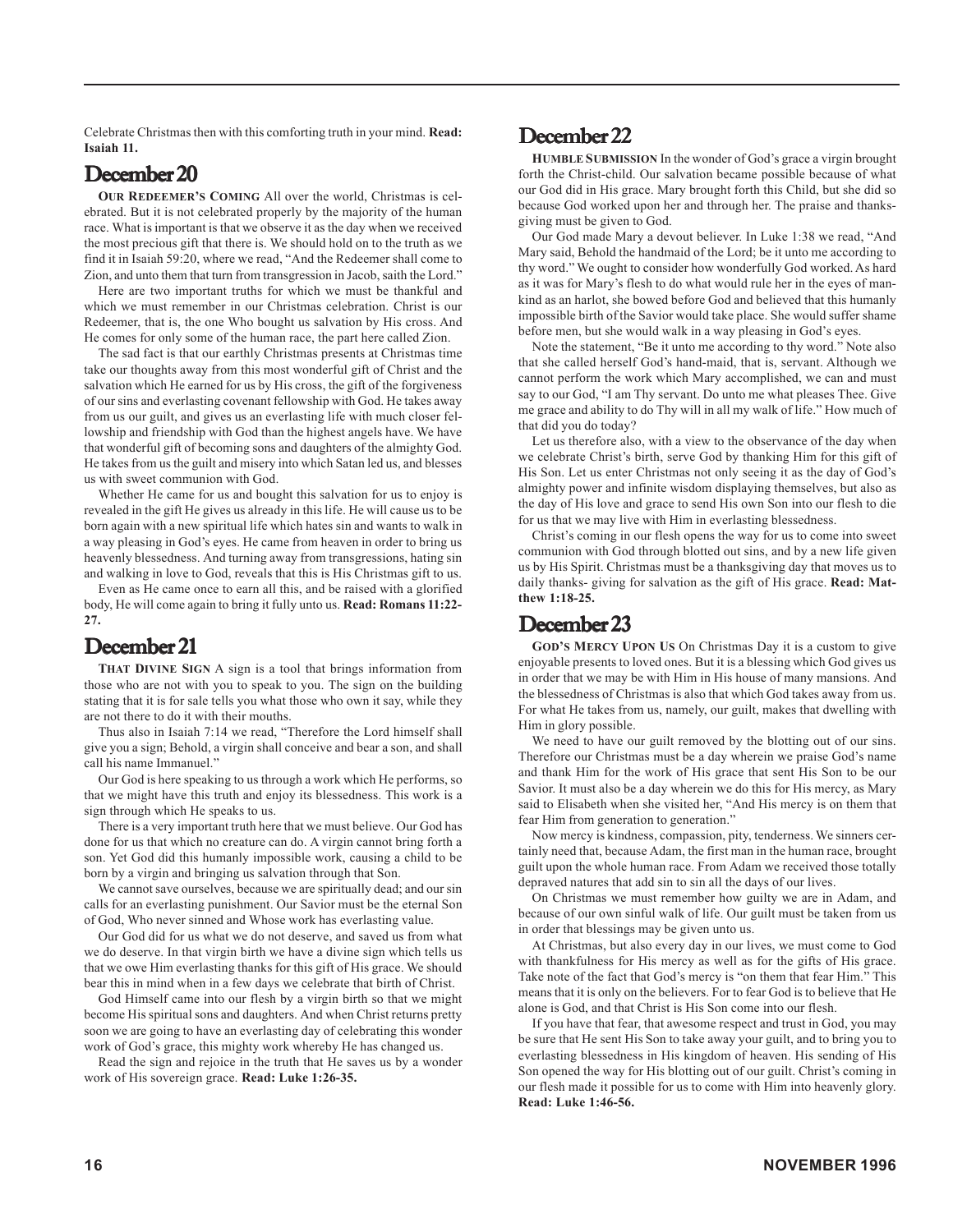#### December 24

**SAVED BY GRACE** Two women were informed by our God that our Savior was going to be born in the line of David. But He also informed a man, and even told him what name should be given to the Son of God in our flesh. In Matthew 1:21 we read that to Joseph it was said, "And she shall bring forth a son, and thou shalt call his name JESUS: for he shall save his people from their sins...."

This man, engaged to become the husband of Mary, had first thought that she had sinned. He intended therefore to put her away. In verse 19 we read that he, being a just man, and not willing to make her a public example, was minded to put her away privily.

To this Joseph was given the wonderful truth that we should take hold of, and hold on to with all our spiritual strength, namely, "He shall save his people from their sins." By all means take hold of that truth on Christmas Day. That forgiveness of our sins is a most wonderful gift of God's grace. Worldly gifts and presents do not even stand in the shade of that gift of God's grace.

Tomorrow we celebrate Christ's birth, and the chief attraction of that day is not what men or women give us, not what human brothers and sisters do for us, but what Christ, the Son of God in our flesh, did for us and is doing daily for us.

Let us tomorrow sing God's praises. Let us thank Him for what He took from us, and for what He gave us in its place. Let us before the world testify that Christ is the Savior. For that name "Jesus" means "Jehovah Saves." Let us tomorrow, and every day, rejoice that our guilt has been taken away, and that we are given righteousness and holiness as a free gift of God's grace. Let us sing a new song to Jehovah for the wonders He has wrought. **Read: Psalm 98.**

#### December 25

**GOOD TIDINGS OF GREAT JOY** A blessed Christmas to you. For what our God through an angel declared in Luke 2:10 presents to us a most blessed truth. Through an angel our covenant God says to us, "Fear not, for, behold, I bring you good tidings of great joy, which shall be to all people." And these good tidings are that unto us a Savior has been born, which is Christ the Lord.

It is true that His name "Jesus" means "Jehovah saves," for He is the Son of God, the First Person in the Holy Trinity, come into our flesh. But that He is Christ means that He is in our flesh the anointed one, anointed by God to represent and bless us. And that He is Lord means that He rules over us, but also over all creation with its creatures for our good.

What more precious gift could be given us on Christmas Day? What more powerful and sure Savior can there be than one Who is rightly by God called Christ and Lord? For He is God's anointed Head of His church. And as Lord He can and does bring to us the most precious gifts that there are and will be in the new creation.

He is not a lord, but The Lord Who has complete control over all creation. That He is Christ means that He is God's choice for the position of representing us on the cross in order to open the door for us to enter everlasting blessedness.

Take hold of that truth! His gift to us will never, no never, wear out. His gift is not something we outgrow, like toys given us at Christmas when we were little children. No, this day speaks to us of the good tidings of great joy that will never end, and that are so rich that we will never become weary of them. Our joy in them will everlastingly increase.

Rejoice then today, but also all the rest of the days of your life here below. Thank Him for this gift which is an everlasting blessedness wrought for us through Christ, the eternal Son of God. **Read: Isaiah 40:1-11.**

#### December 26

**SEEING AND BELIEVING** Although they were shepherds watching their flock of sheep by night, they did not yet know and understand the message of the angel that this child Who was born in Bethlehem is The Lamb of God, which taketh away the sin of the world. But they did

believe what the angel told them, and they went to "see this thing which had come to pass." They were believers and revealed strong faith in Him as their Savior.

We read that they came with haste and found the babe lying in a manger. Of all places for a newborn child to be born! What humility it showed for one Who the angel said was their Savior! What is so revealing, and what is evidence that He is our Savior, is the fact that He, as the Son of God in our flesh, caused the shepherds to make "known abroad the saying which was told them concerning this child" (Luke 2:17).

Here, indeed, is instruction and exhortation to us. Christmas is past. But is its truth past as far as your life is concerned? You still have the gifts your loved ones gave you yesterday. But do you cherish and appreciate more today than you did a year ago the gift of God's Son, after celebrating the birth of Christ?

Since last year we added a load of sin to our sins of the past. These sins made necessary not only the coming of our Savior, but also His dying on the cross to save us from their punishment. Since these sins increased, did His birth as Savior have richer meaning yesterday than a year ago? Do you more enthusiastically sing with the angels, "Glory to God in the highest and on earth peace, good will to men"?

Seeing His cross, we ought to be far more thankful this year than last year, understanding more clearly what He did for us, and that He is the Lamb of God Who removed our guilt. **Read: Luke 2:8-20.**

#### December 27

**AN AWESOME AND COMFORTING PROPHECY** Forty days after Jesus was born, Joseph and Mary brought Him to the temple to be presented to God. Of the necessity of this we read in Leviticus 12:1-4. When they brought Him there an amazing event took place.

An elderly man, named Simeon, had been informed that he would not die until he had seen "the Lord's Christ." And when Joseph and Mary brought Jesus to the temple "to present Him to the Lord" Simeon took the babe, Jesus, up in his arms and, among other things, said, "Behold, this child is set for the fall and rising again of many in Israel; and for a sign which shall be spoken against.'

It may seem strange that a Savior is set for the fall and rising again of many in Israel. Yet, not so, if we recall Genesis 3:15 where God told Satan that the human race will be divided into seed of the woman and seed of the serpent, these seeds hating each other, the head of the serpent's seed being crushed, and the heel of the woman's seed being crushed. This is a very important truth, for the whole human race fell into sin. But God is pleased to save some, causing these to hate Satan and sin. A promise is given that He will nullify some of Satan's work and his temporary victory, and will work faith and love of God in some whom He eternally chose in Christ.

In Christ, Who is God's work of grace, will Satan's work be defeated in as many members of the human race as it pleases God to realize this. What we have manifested to us, then, concerning this Child in Simeon's arms, is a most beautiful and comforting truth about God's grace and love for His elect.

God promised to save us not only from our punishment, but also from the power and control of Satan. That newborn babe, Christ, manifests God's love that will implant the love of Him in our hearts. What a blessed gift which we considered on the day we celebrated Christ's birth. How wonderful that this enmity is realized in us against Satan and sin. **Read: I John 3:1-17.**

#### December 28

**THANKFUL FOR OUR REDEMPTION** It was the hand of our God that brought Simeon to the temple the hour that Joseph and Mary brought Jesus to be presented unto the Lord, as was required. But it was also the mercy of our God that caused a believing woman named Anna to be in the temple to see Simeon holding the Christ Child.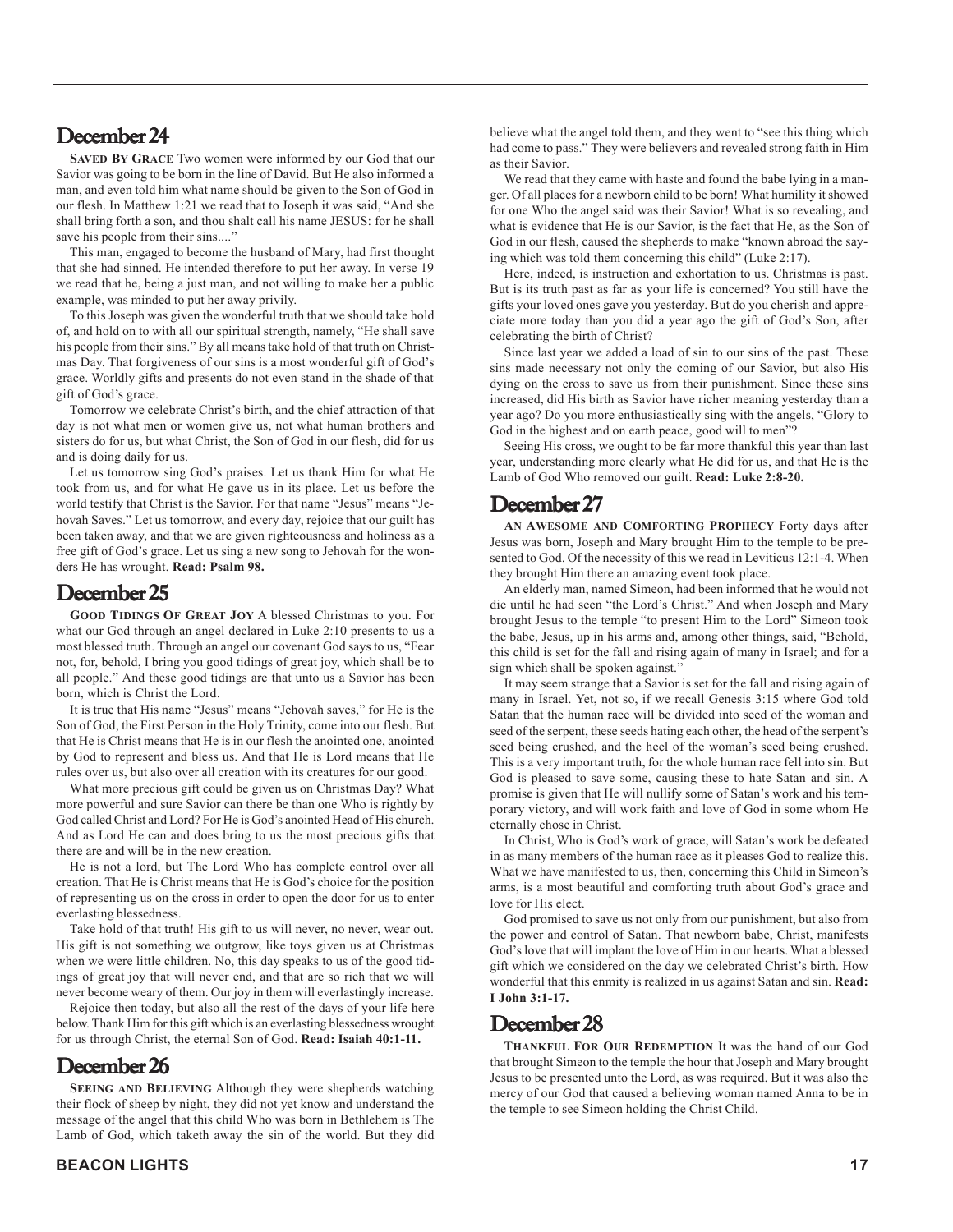This woman, more than 84 years as a widow, and about 100 years old, was spiritually as well as physically very spry and active. She thanked God for the gift of His Son; for we read in Luke 2:30, "And she coming in that instant gave thanks likewise unto the Lord, and spake of him to all them that looked for redemption in Jerusalem."

Is it not amazing what control our almighty God has over all things? He preserved Simeon's life till Christ was presented in the temple. He let Anna go far beyond the fourscore years of the strong (Psalm 90:10), so that she might see our Savior, and He also preserved for us what she said about our Savior.

She saw redemption and thanked God for it. She saw our Redeemer. She did not know that Herod would try to kill Him, and that He would die on a cross; but she knew that God keeps His word, and that here was our Savior Who most assuredly would redeem us, that is, take away all our guilt. This in turn meant that she believed that He would bring to us all that God promised in His Word.

And now, as we begin to be farther and farther from the day in which we celebrated Jesus' birth, we have presented here to us our calling to thank God for giving us this Redeemer. It is well that we celebrate that day of the month; but our calling is to thank God every day of every year for this wonderful gift—or present, if you want to call it that—of a Redeemer, Who not only died for our sins, but is now at God's right hand preparing places for us in a holy, blessed kingdom. Do that every day, and not only once a year. **Read: Psalm 98.**

#### December 29

**RULED BY A MERCIFUL SHEPHERD** There are times when an Old Testament verse is quoted in the New Testament. When this happens the Greek word in the New Testament often brings out a new element of truth.

We find this fact in Matthew 2:6 where we find a statement written in Micah 5:2. This difference we cannot find in the King James Version of the Bible. But the Greek word used by Matthew does enrich what Micah wrote. In Matthew 2:6 we find the chief priests and scribes stating that out of Judah "shall come a Governor, that shall rule the people of Israel." However, the word "rule," which we find here, and which appears also in Micah 5:2, although it presents the truth literally, means "to shepherd." It means, thus, to rule as a shepherd rules the sheep of his flock. Does not Jesus Himself in John 10:14 say, "I am the good shepherd, and know my sheep, and am known of mine"? A shepherd loves his sheep and seeks to protect them from all the wolves that would like to kill them. And Christ, as our shepherd, protects the seed of the woman from the attacks of the seed of the serpent. A ruler can be cruel. A shepherd tenderly cares for his sheep, Jesus even laying down His life for His sheep.

Here we have a blessed truth concerning Jesus and His birth, which we should appreciate and hold on to tightly when we celebrate His birth, but also every day of our lives. His birthday is past, but the truth concerning Him is everlasting.

We have a shepherd Who willingly laid down His life to give us an everlasting and wonderful life with God in the new Jerusalem. Let us not set aside our appreciation of His coming in our flesh. Let us not set aside the truth that we have such a wonderful Savior, and think of Him only occasionally. What men call Christmas is past; but let us not set aside the truth of having such a merciful shepherd Who came to save us and bless us. **Read: John 10**

#### December 30

**REMEMBERING OUR BLESSED SHEPHERD** Yesterday we took note of the fact that Christ rules us as a shepherd Who is deeply concerned with our well- being as His sheep.

Let us now take note of the fact that long after His birth wise men came from afar to worship Him. They did this many days before Herod sent out soldiers to kill all the male children two years old and younger. Here then are those that loved Christ, and those who hated Him and wanted Him killed.

Let us also appreciate the fact that they came to worship Jesus long after the day of His birth. This underscores the truth that one day in a year is not the only time when we should reveal our spiritual interest in His coming as our savior and king. Our thankfulness for His coming into our flesh to save us from our sins must be in our hearts every day in every month of every year. Even if we live to be, as Anna was, 100 years old, for us to come before God to thank Him for our Savior 100 times (i.e., once a year) would be, not a worthy thing, but a shame. Every day, in every week, of every year we should come to our God and thank Him for having sent His Son as our Good Shepherd, Who is now watching over us in love, and preparing the way for His return to bring us to heavenly blessedness.

Listen! We read of those wise men, who had true wisdom in their souls, that they wisely went such a great distance, and on a day other than the one on which Jesus was born. They revealed by this that they are wise men.

Go then to God with heart and soul to thank Him for sending His Son for our salvation. Open the Scriptures daily to see more clearly what His Son did for us. Put all your trust in His return to finish His work as our Savior, our kind and tender shepherd. Confess by deeds as well as words, "The Lord is my Shepherd. I shall not want."

Then you will also say that wherewith these devotionals began the first day of this year: "Goodness and mercy shall follow me all the days of my life: and I will dwell in the house of the Lord forever." **Read: Psalm 23.**

#### December 31

**OUR PROPER ATTITUDE** Once more we have come to the end of a year. The question may properly be raised, Can you say with the psalmist, what he said in Psalm 119:65? There we read, "Thou hast dealt well with thy servant, O Lord, according to thy word...."

Looking back on the year that ends today, can you say what the psalmist said in absolute sincerity? Or was your year full of grumbling and complaining, murmuring and expressing disappointments? What happened in your life this year that is coming to its close today?

Indeed, there are events that bring us grief, sadness, and tears. Our Savior Himself wept at the tomb of Lazarus, and groaned when some of the Jews said, "Could not this man, which opened the eyes of the blind, have caused that even this man should not have died?" They did not understand His weeping and groaning. It is not always sinful to weep because a loved one is taken away, or when you are in deep pain.

The big and important question is whether we, because of what happened this year, doubt God's mercy and wisdom. How sincerely can we say, no matter what happens, that God has dealt well with us? How sure are we that all things work together for good to us? Do we agree with what Paul wrote in Romans 8:28?

The end of all things is near. And the end of this year reminds us that an end is coming to time, and to this present world in its present form.

Our calling is to believe this truth presented by the psalmist, and to confess this before the world. All is well for God's people. Sing then and rejoice because all that happened and will yet happen was and is God dealing well with His people. The end of this year assures God's people of the beginning of an endless age of covenant fellowship between God and His people. The end of this world reveals the end of a world of sin. Do you want to have sin brought to its end? **Read: Psalm 119:65-80.**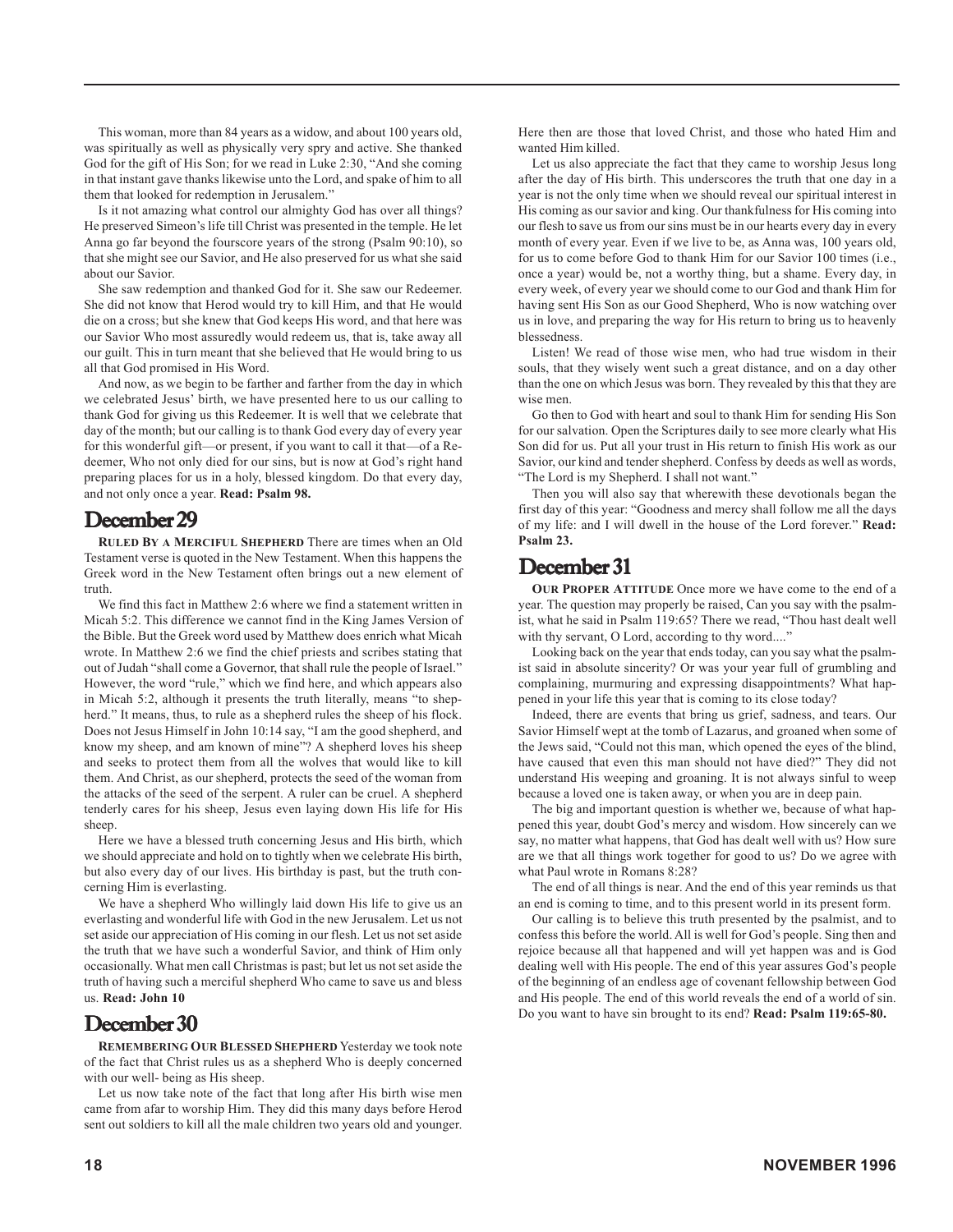Gem of the Month

**Give Thanks**





**V**ital His cause:











**N**ew anthems bring.





Thelma Westra

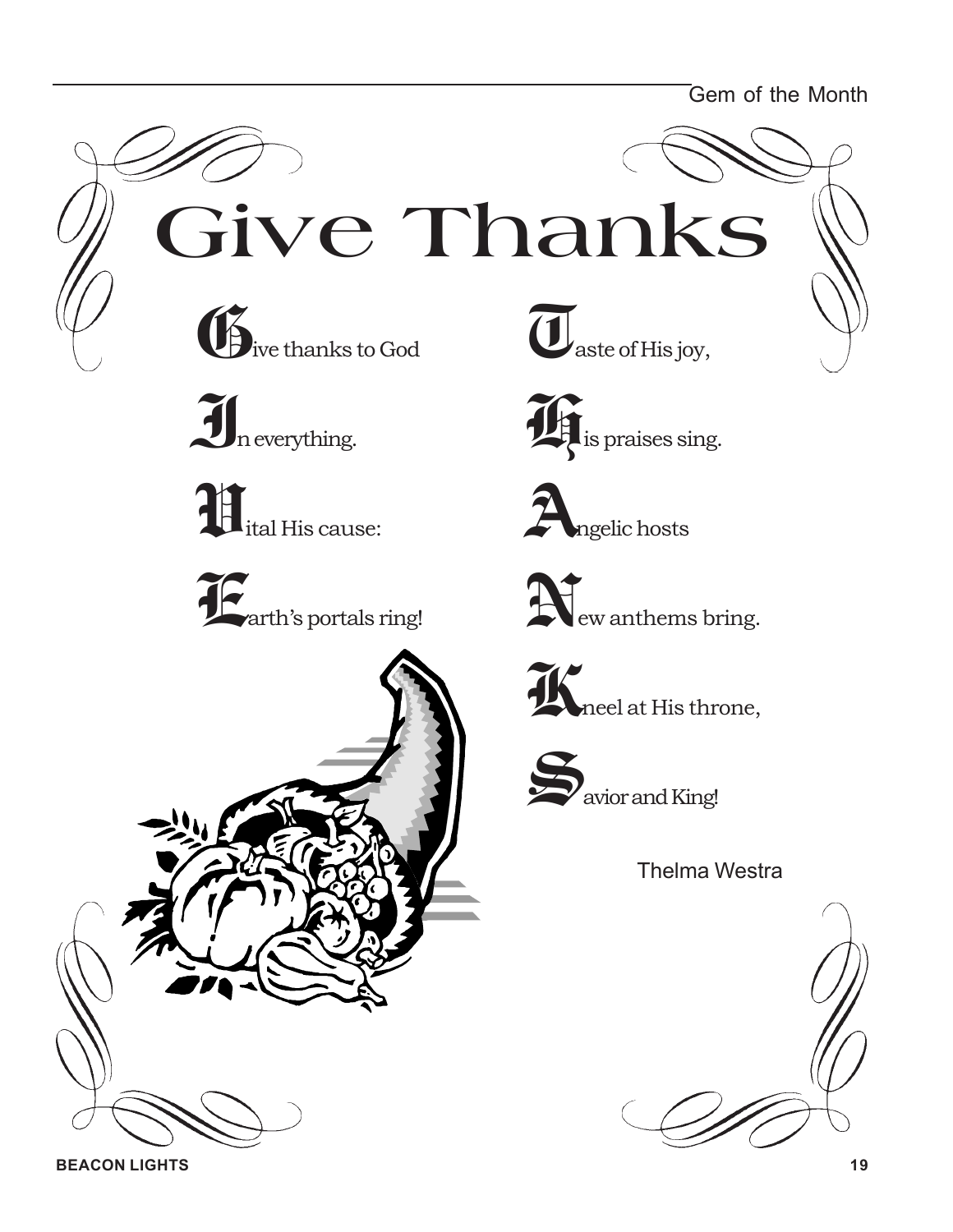# Theologians' Views on Dating and Marriage (II) Augustine on Sex and Marriage

by Steve Spencer

Of all the early church fathers, perhaps none has had more influence on Reformed thought than Augustine. Particularly, his refutations of Pelagius' heretical views on free will formed a sure foundation on which the Reformed doctrine of salvation was built. Yet in his teaching on sex and marriage Augustine made serious errors—or more correctly only understood part of the truth—and these errors have had important consequences as they form the basis of the erroneous teachings of the Roman Catholic Church on sex and marriage. While we should admire much of Augustine teachings, we must reject some of his teachings on sex and marriage and in doing so we must understand how our views differ from the Roman Catholics.

Augustine understood that sex in marriage was not sinful. In this teaching he broke from one of his mentors, Jerome, who taught that all sexual relations were sinful and thus celibacy was the preferred state to which all Christians should aspire. Augustine followed the Bible too closely to agree with such a position. He knew that the Bible esteemed the state of marriage and child-rearing too highly for such a position to be correct. Therefore, Augustine argued, "The union, then, of male and female for the purpose of procreation is the natural good of marriage." He believed that sex within marriage was good as long as the purpose of sex was bringing forth a child, and he further knew that it was not simply enough to want to have a child, but the married couple must desire to bring forth a child that will be a child of God and serve God. With this thrust of his teaching we must heartily agree. In our marriages we must desire to bring forth covenant children that will serve and honor God.

But from this point, on Augustine stumbles. Augustine sees bringing forth children as the only acceptable purpose that allows husband and wife to have sexual relations. This belief led Augustine to teach that when a husband and wife have sex and do not intend to have a child they commit a sin, what Augustine called a venial sin. Further, if a husband and wife have sexual relations in marriage and try to prevent having a child such as when a couple uses birth control then they commit what Augustine called a mortal sin.

Now it is beyond the scope of this article to discuss the Roman Catholic churches' current teachings on mortal and venial sins, but what Augustine meant by this distinction is far different in any event. What Augustine meant is similar to the distinction that is made in our Lord's Supper form. Some sins are such a break from covenant fellowship with God that the church must implement discipline and the member who commits such sins must be barred from the Lord's Table—this is what Augustine meant by mortal sins. On the other hand, we also commit sins that "remaineth against our wills in us," to use the words of our Lord's Supper form; these sins we must repent from, but they do not bar us from the Table of the Lord—this is what Augustine meant by venial sins.

Thus Augustine's belief was that if a husband and wife have sex without trying to conceive a child then they sin. If they have sex simply without thinking of conceiving a child this is a sin that they must repent from but it is not a violation of the seventh commandment. However, if a husband and wife have sex and intend not to bring forth a child then in Augustine's view they commit adultery. This teaching is still fundamentally the position of the Roman Catholics (although a significant change was made in the 1950's when it was proclaimed by the Pope that the rhythm method of birth control was not a mortal sin; Augustine would have seen this as adultery as well.)

The reason for Augustine's error is that he failed to appreciate a second purpose for sexual relations that God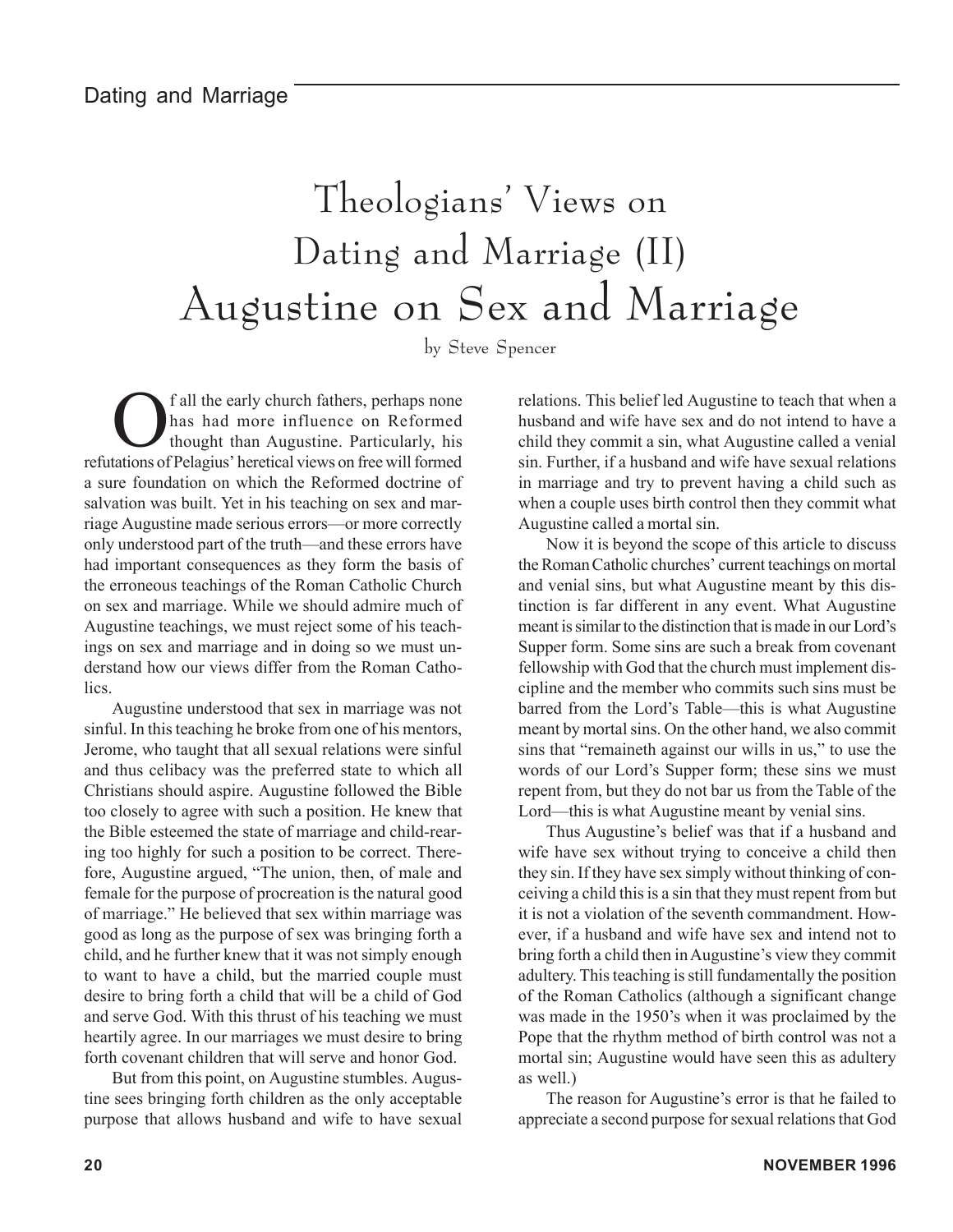has given married couples. God has given husband and wife sex as a wonderful gift not only to bring forth covenant children, although this is surely another important reason that God has included sex in the marital relationship, but also to express the unity that exists between the husband and wife. God gives sex to married couples so that they can express that they are one flesh. This union between husband and wife serves to glorify God in that in binding together as one flesh this union testifies to the unity between Christ and his bride the church.

This important teaching about sex and marriage Augustine was unable to see, and with only part of the truth he was led astray and adopted an unbiblical position. He did not correctly understand the teaching of Hebrew 13:4 where we read, "Marriage in honorable in all, and the bed undefiled." And he misinterpreted I Corinthians chapter 7 that we explained in the last installment in this series. This chapter teaches that sexual relations between a man and a woman are acceptable in the eyes of God. Augustine however, believed that because this passage teaches that sex in only permitted and not commanded that sexual relations might very well be sinful. Thus in his rush to sweep away the important implications of this text he failed to appreciate that sexual relations can glorify God in that they bring man and wife together as one flesh.

In practice, Augustine's position leads to absurdities. If a couple is incapable of having children from Augustine's point of view then they should try to remain celibate. When couples pass the age of child bearing then they should try to remain chaste. Any sexual relations

by these couples would constitute sin. This the Bible does not teach. Married couples can and should have sexual relations as long as these sexual relations glorify God. Now in most marriages sexual relations can glorify God by bring forth children and all who can glorify God in this way should seek to do so. But for those who cannot have children their sexual relations can still glorify God by expressing that they are one flesh and God has made them such.

In a similar way we must not believe as the Roman Catholics do that any use of birth control is wrong. No Christian husband and wife should use birth control without searching their heart to be certain that they are not using it for the wrong purposes. They must realize that one of the ways that their sexual relations can glorify God is through bringing forth children. Thus they will want to have as many children as they can. On the other hand, they may realize that for a season, perhaps for the health of the wife or to make it possible to raise the existing children, they may try not to have children. Still their sexual relations can glorify God, because their relations can still express the oneness of flesh in their marriage.

Let us thank God for the wonderful gift of marriage which he gives to many of us, and may we glorify God in our marriages and specifically in our sexual relations in marriage by bringing forth children and by expressing the unity of husband and wife that God has established. ❖

*\_\_\_\_\_\_\_\_\_\_\_\_\_\_\_\_\_\_\_\_\_\_\_\_\_\_\_\_\_\_\_\_\_\_\_\_\_\_\_\_\_ Steve is a member of Grandville Protestant Reformed Church in Grandville, Michigan.*

#### Where We Stand

# The Threat of the New Age Movement in the Classroom

By Shanda Bleyenberg

New Age! What is it? The New Age Move-<br>ment is extremely anti-Christian. It is in to-<br>tal contradiction with God and His Word. As ment is extremely anti-Christian. It is in total contradiction with God and His Word. As I researched this topic, I was reminded of how fast this movement is growing. The dangers are so great, but ap-

pear so small and insignificant. The threat of the New Age Movement is also very alive in education. More and more students are taught the sinful views involved in this movement. I will explain some of the views of this movement and relate them to the classroom.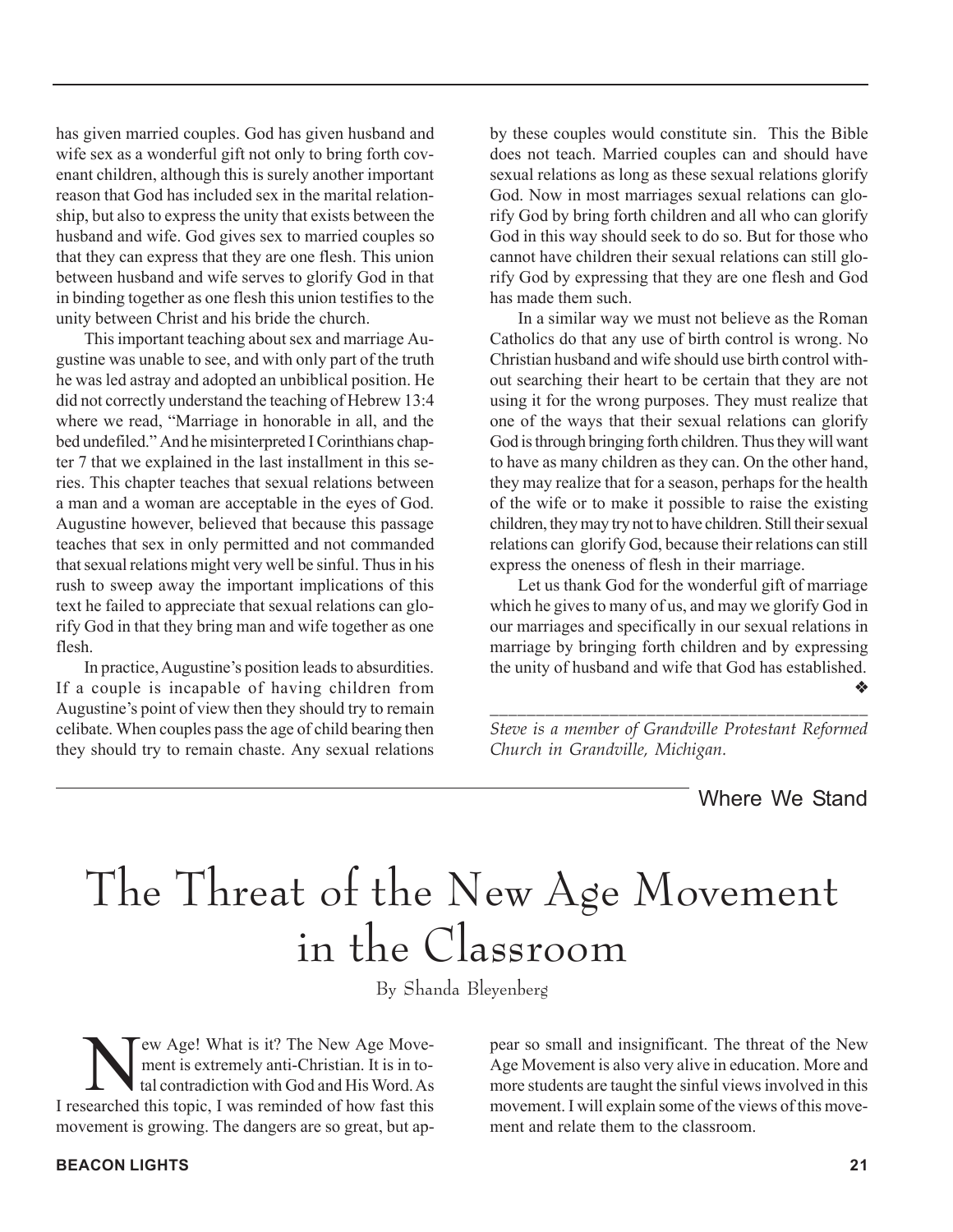"Relax! Lie in silence on the classroom floor. Look at the sun and soak in the warmth. Do you want to be perfect? Imagine yourself being whatever you want to be, to be perfect! You are full of wisdom and contain all power." In the book The Great Depression, Jonathan D. James explains how educator Beverly Gaylean practices this with her twenty-five 1st graders in Los Angeles public school. First graders! At such a young age, children are taught that they are divine and perfect. The Bible clearly teaches against this notion. Jeremiah 17:9 states, "The heart is deceitful above all things, and desperately wicked: who can know it?" The heart is wicked; it is not divine or perfect. Romans 3:23 states, "for all have sinned and come short of the glory of God." No creature can be equal to the glorious, almighty God in Heaven.

All those who maintain the thought of the New Age are pantheistic. This means that everything is God and God is in everything. With this belief system, schools are trying to gain oneness with creation. In a college near my hometown, a class participated in a form of yoga. They relaxed their bodies and became free of all stressful thoughts. Many of the students participated and thought nothing of what they were doing. That is the scariest part. People are participating in the fast growing New Age Movement without even realizing what they are doing. Ignorance is not an excuse. We must have the knowledge of the Bible to know the truth.

The idea that man is God is definitely wrong. The Heidelberg Catechism explains the depravity of human nature. Our nature is corrupt. Question eight asks, "Are we then so corrupt that we are wholly incapable of doing any good, and inclined to all wickedness?" The answer: "Indeed we are; except we are regenerated by the Spirit of God." God regenerates His children, but He does not make them to be God. Article two in the second head of doctrine in the Canons of Dordt says, "we are unable to make that satisfaction in our own persons, or to deliver ourselves from the wrath of God."

If I become a teacher, I will teach my students to humble themselves in the sight of God. I will teach them that God is alone all mighty. We have so much thanks to give to our gracious Father. We are a unique creature born above any beast, but without God we are dead in sin, totally depraved.

When I think of the New Age Movement entering into classrooms, I think of public schools. But today, Christian schools are becoming warped with the New Age Movement. The thought that all religion is tolerated is a view of the New Age. I have come across this idea frequently. With this view, there are no absolutes, no standards. Everything is relative! The Bible stands in complete contradiction with this as is evident in the Ten Commandments. The Bible teaches only truth and does contain standards and norms. If one teaches that everything is relative then the door is open to all sin. Children are taught that homosexuality, adultery, and abortion are accepted. This is so sad!

Schools carry many other New Age signs. In a Lutheran college near my school, teachers tell their students how to use horoscopes and encourage them to use such things. I also see the Ying-Yang symbol on many tshirts and jewelry. Some people know what this symbol is about, some don't, and some don't care. It is sad to see this enter into Christian schools. We must be on our guard and be a witness at all times.

It is so very important to have knowledge in the truth of the Bible, but also in the New Age Movement. In order to prevent this horrible belief system to creep on us even more, we must know what is involved in it. Television, music, video games, and board games all can contain views of the New Age Movement. Parents must be very aware of the toys and games that children have. Cartoons that may seem so innocent can be full of New Age views. As a teacher, I would be aware of the dangers of this movement and alert my students about these dangers. I pray that God will guide me so I may teach to the best of my ability, and that I may teach the truth of God without false practices as of the New Age.

We must constantly give God thanks for directing our lives in the truth. II Corinthians 4:6 states, "For God, who commanded the light to shine out of darkness, hath shined in our hearts, to give the light of the knowledge of the glory of God in the face of Jesus Christ." If God did not bestow upon us His grace, we too would follow the spirit of the world. May God bless us in each day to walk the narrow path which is set before us. May we educate our children based on the glorious truth of our Father. Thanks be to God! ❖

*\_\_\_\_\_\_\_\_\_\_\_\_\_\_\_\_\_\_\_\_\_\_\_\_\_\_\_\_\_\_\_\_\_\_\_\_\_\_\_\_\_\_ Shanda is a member of Edgerton Protestant Reformed Church in Edgerton, Minnesota.*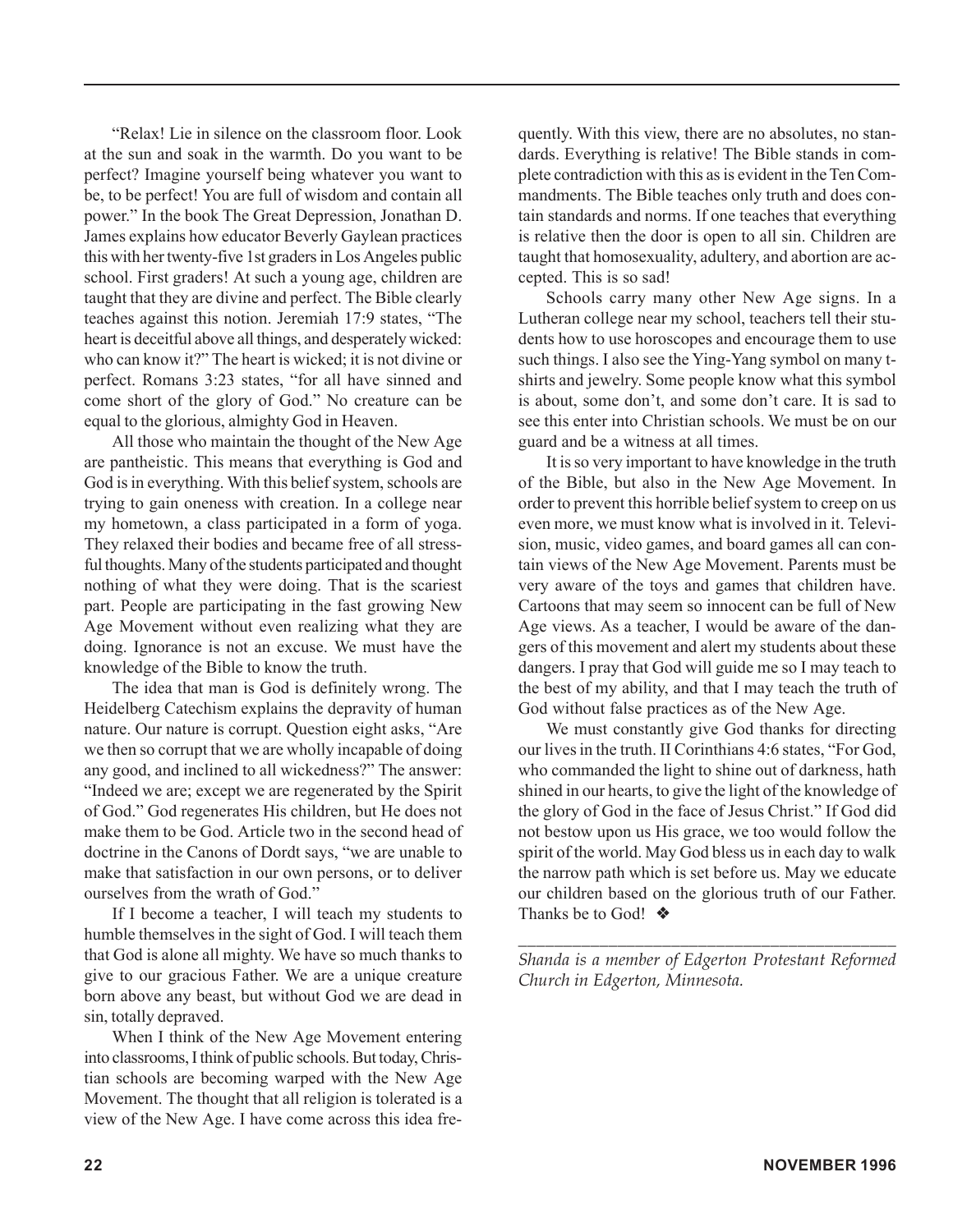What Is True  $(1)$ 

Knock, knock. "Hello?"

"Hello, Sir. May we have a few words with you today? We see so many events happening around us that tell us the end of the world is near…"

I listened to my father and the two strangers talk awhile. The strangers looked like nice

people. One was a

nicely dressed man and the other was a friendly looking lady.

Then I heard my dad say, "But what do you believe about Jesus?" It sounded like they weren't agreeing on this. A few minutes later my father sent them away. They tried to give him a booklet before they left, but Dad wouldn't take it. He shut the door.

"Why did you stop talking with them, Dad?" I asked.

"What they came to tell us wasn't true. They belong to a cult called Jehovah's Witnesses, and they say that Jesus is just a man and not really God. We know the wonder of Christmas is that Jesus was born both 'very man' and 'very God'."

"Why didn't you take their booklet?" I asked.

"Well, Philip, why would I want to spend my time reading and thinking about what isn't true? Come, let's find something worthwhile to read. In fact, let's read the first chapter of Matthew for devotions and think about Who Jesus really is. *That* is 'the truth'."

❈ ❈ ❈ ❈ ❈ ❈ ❈

"Finally, brethren, whatsoever things are true,…think on these things" Philippians 4:8. ❖

*\_\_\_\_\_\_\_\_\_\_\_\_\_\_\_\_\_\_\_\_\_\_\_\_\_\_\_\_\_\_\_\_\_\_\_\_\_\_\_\_\_ Connie is the mother of 5 children and attends Hope Protestant Reformed Church in Walker, Michigan.*

# Kids' Page **The CONTANT CONTRACTE SET OF THE LIGHTS** . . . let it shine!

by Connie Meyer

Look up Lord's Day 6 of the Heidelberg Catechism, question and answer 18. In the question, what is Jesus called? *(1. down).* In the answer, what is the last thing mentioned that He "of God is made unto us"? *(2. across).*

Fill in these blanks from John 1:14, "…full of *(5. across)* and *(3. down).* Whom do these words refer to?*(4. across).*

In the story, Philip's father was thinking of John 14:6 when he said, "*That* is 'the truth'." Who said, "the truth," in this verse? *(4. down).*